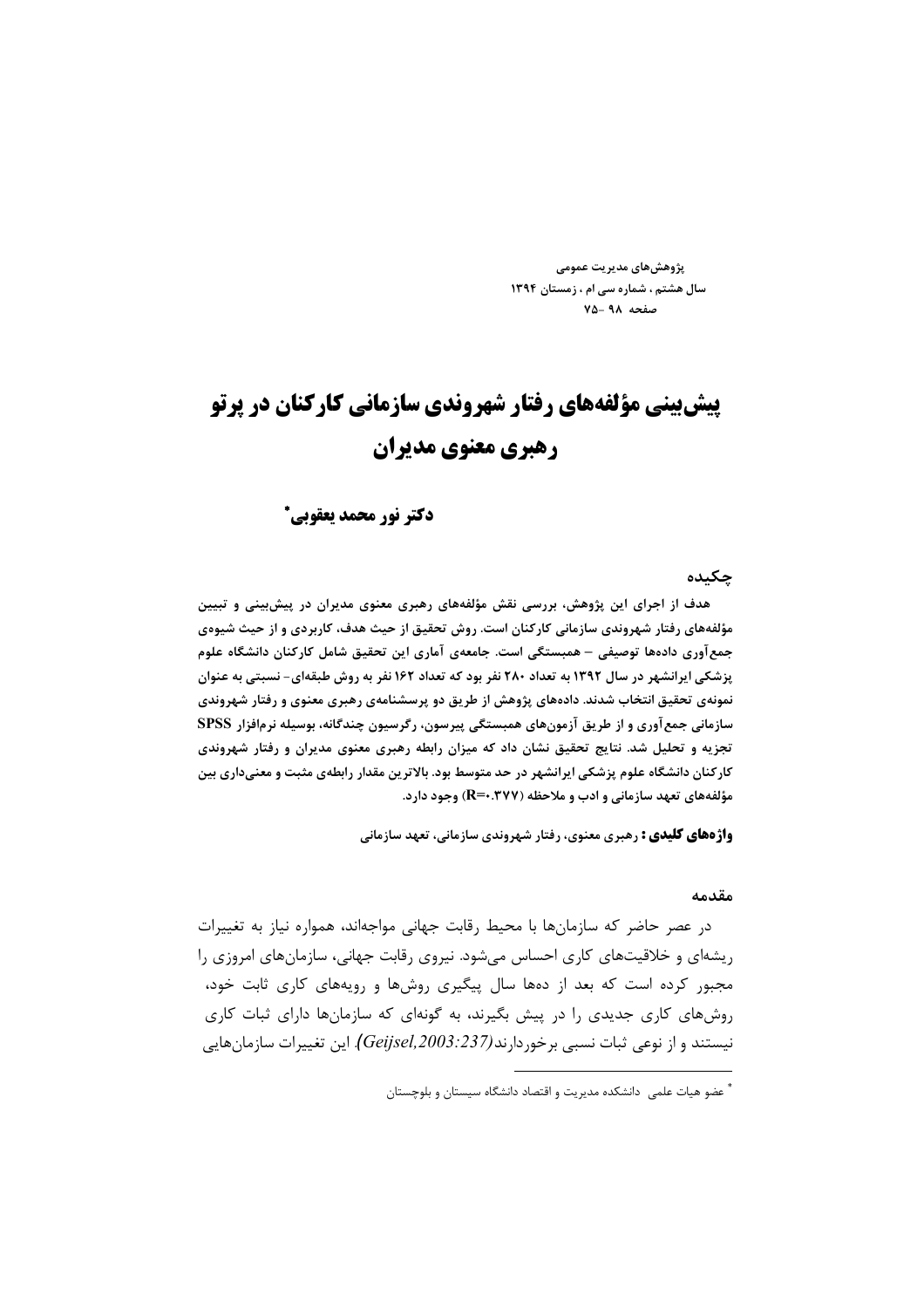را میطلبد که چابکتر، فعالتر و پویاتر باشند. برای رویارویی با تغییرات فزآیندهی محیط بیرونی و چالشهای محیطی، سازمانهای معاصر باید محیط کاریای را به وجود آورند که به آنان در جذب، نگهداری، ارتقاء و انگیزش یک تیم از کارکنان ماهر و متخصص کمک کند. به وجود آوردن و خلق محیط کاریای که احساس معنا و هدف و رقابت را در کارکنان به وجود آورد یک الزام و ضرورت راهبردی برای هزارهی سوم است.

به نظر میرسد که تئوری رهبری معنوی فرای ٰ یک چارچوب قوی برای برآورده کردن نیازهای فوق|لذکر باشد. رهبری معنوی شامل برانگیختن و الهام بخشیدن کارکنان از طریق یک بینش متعالی و یک فرهنگ بر مبنای ارزشهای نوعدوستانه برای پرورش نیروی انسانی با انگیزه، متعهد و بهرهور است. تئوری رهبری معنوی یک تئوری علّی برای تغییر و تحول سازمانی و خلق یک سازمان یادگیرنده و خودانگیخته است. این تئوری بر مبنای الگوی انگیزه درونی که بینش و بصیرت، ایمان و امید، عشق به نوعدوستی، معنویت محیط کاری و سعادت و بقاء معنوی را با یکدیگر تلفیق و ترکیب میکند تدوین و تکمیل شد &J & '3 ' . & &80 &. :%8 . *(Fry,2003:124)* معنوی در هم ادغام میکند؛ به طوری که از نظر سازمانی بیشتر متعهد و بهرهور باشند. رهبری معنوی در برگیرندهی ارزشها، نگرشها و رفتارهایی میباشد که برای انگیزش درونی یک فرد و سایرین ضروری بوده، به گونهای که از طریق معنیداری و به عضویت شناخته شدن، احساس بقای معنوی نمایند که شامل موارد زیر میباشد: خلق و ایجاد چشم|ندازی که در آن اعضای سازمان، احساس معنیداری در زندگی خود نموده، آن را متمایز از دیگری بدانند، خلق فرهنگی سازمانی، اجتماعی بر مبنای عشق به نوعدوستی که در آن رهبران و پیروان نگرانی واقعی برای خود و دیگران داشته باشند و بنابراین احساس به عضویت شناخته شدن و مورد تحسین قرار گرفتن نمایند(*Fry,2003:693*).

از طرفی در محیطهای کاری پویای امروز، که کارها بیش از پیش در تیمها انجام شده و انعطافپذیری محیط اهمیت بالایی دارد، سازمانها به کارمندانی نیاز دارند که خود را درگیر رفتارهای خوب شهروندی کنند؛ مثلاً به اعضای دیگر تیم کمک کنند، داوطلب اضافه کار شوند، از کشمکشهای غیرضروری اجتناب کنند، همان قدر که برای خودشان اهمیت قائل|ند، برای قوانین و مقرارت نیز اهمیت قائل شوند، و با مشکلات و ناملایماتی که گاه و بیگاه در محیط کار رخ میدهد، به خوبی مدارا کنند. سازمانها خواهان و نیازمند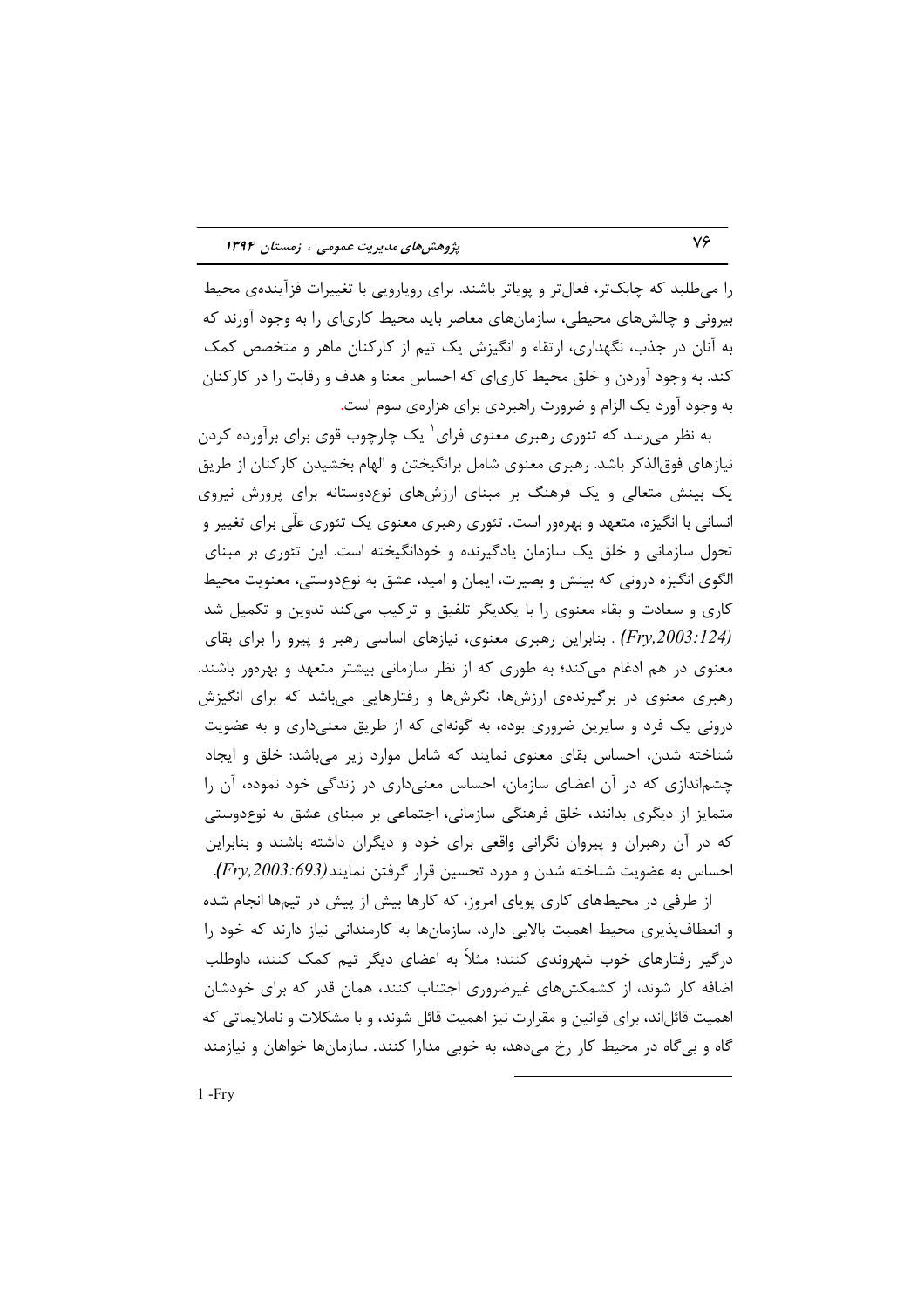کارمندانی هستند که این کارها را بدون آنکه در شرح شغلیشان قید شده باشد، انجام دهند. شواهد هم نشان داده کارآیی سازمانهایی که چنین کارمندانی دارند، از سازمانهای دیگر بالاتر است. به همین دلیل رفتار شهروندی سازمانی، به عنوان یکی از متغیرهای  $(Rabinz & Jaj, 2011:44)$ وابسته در رفتار سازمانی مورد توجه قرار دارد

با اینکه مطالعات زیادی رابطه بین رهبری معنوی و رفتار شهروندی سازمانی را مورد بررسی قرار دادهاند، با این وجود مطالعات کمی اثر رهبری معنوی بر رفتار شهروندی سازمانی را مورد بررسی قرار دادهاند و مطالعات بیشتر در این موضوع ضروری است *(چن و* ی*انگ، ۲۰۱۲، ۲۰۱۸).* مخصوصاً به دلیل اینکه در پژوهشهای پیشین در صنایع و حوزههای مختلف، نتایج متفاوتی از اثرات رهبری معنوی بدست آمده است & Chen, &) Yang, 2012:113). بدین منظور با توجه به اینکه رفتارهای کارکنان در سازمانها تا حدود زیادی بازتابی از رفتارهای رهبران آنها است، در پژوهش حاضر سعی شده است میزان اثرگذاری سبک رهبری معنوی مدیران در ارتقاء و توسعهی رفتارهای شهروندی سازمانی کارکنان مورد مطالعه قرار گیرد. از این رو با استناد به نتایج تحقیقات گذشته در زمینه اهمیت رهبری معنوی و رفتار شهروندی سازمانی در ارتقاء تعالی سازمانی، پژوهش حاضر سعی دارد نقش مؤلفههای رهبری معنوی را در پیش بینی مؤلفههای رفتار شهروندی سازمانی از دیدگاه کارکنان وابسته به دانشگاه علوم پزشکی ایرانشهر مورد بررسی قرار دهد. لذا سوالات زیر مورد بررسی قرار گرفته است:

تا چه اندازه بین مؤلفههای رهبری معنوی با رفتار شهروندی رابطه وجود دارد؟ سهم مؤلفه های رهبری معنوی در پیش بینی مؤلفهی نوع دوستی چقدر است؟ سهم مؤلفه های رهبری معنوی در پیشبینی مؤلفهی وجدان کاری چقدر است؟ سهم مؤلفه های رهبری معنوی در پیشبینی مؤلفهی جوانمردی چقدر است؟ سهم مؤلفه های رهبری معنوی در پیش بینی مؤلفهی رفتار مدنی چقدر است؟ سهم مؤلفه های رهبری معنوی در پیشبینی مؤلفهی ادب و چقدر است؟

### پيشينه پژوهش

**رهبری معنوی**. رهبری یعنی فعالیتهایی که افراد را برای تلاش مشتاقانه در جهت تحقق اهداف گروهي، تحت تأثير قرار ميدهد (Terry,1997:93). نياز به معنويت نيز همانند نیازهای احساسی، ذهنی و فیزیکی یکی از نیازهای عمدهی انسان است. فرد تمام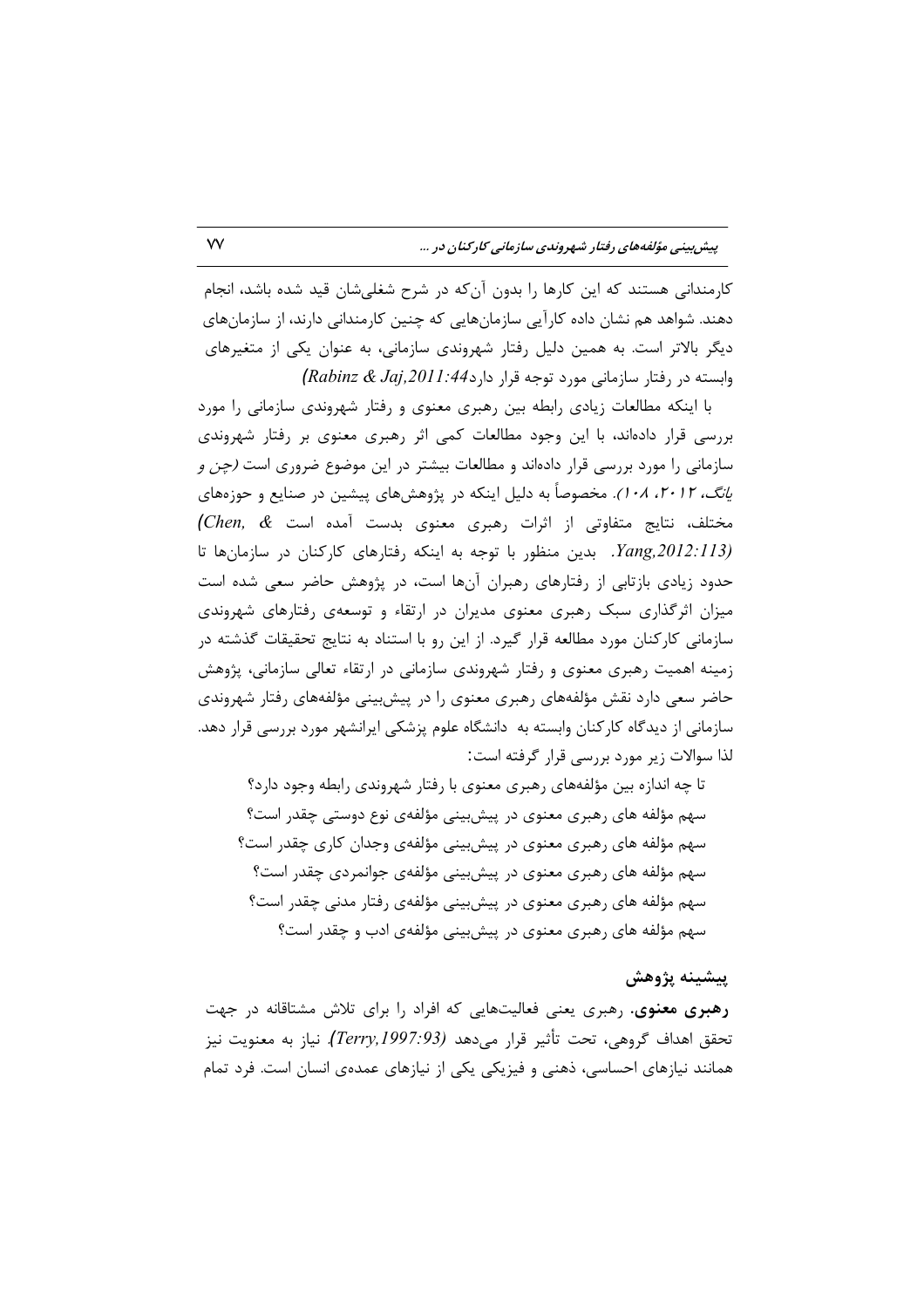این نیازها را با خود به محیط کار میآورد. ریشهی ارتباط بین معنویت و رهبری شناخت این مسأله است که همگی ما دارای یک صدای درونی هستیم که منبع نهایی در حل  $\textit{(Fry} \ \ \& \textit{---}$ مشکلات فردی و کاری و رویارویی با مسائل و مشکلات است Cohen,2008:270). کییس و همکاران (۱۹۹۹) معتقدند معنویت، رهبری را رهنمون می کند تا بر سه بعد رابطهای تمرکز داشته باشد: ۱. رابطه رهبر با خودش، در نظر گرفتن احترام برای خودش به عنوان دروازه همه دانش ها؛ ۲. رابطه رهبر با یک قدرت و نیروی ماوراءتر از خودش و ۳. رابطه رهبر با دیگران *(به نقل از ریزاچ، ۲۰۰۲: ۳۰).* هدف رهبری معنوی این است که نیازهای معنوی رهبر و پیروان را برای بقای معنویت و سعادت معنوی از طریق احساس عضویت و معنا درکار برای خلق بینش و بصیرت و همخوانی ارزشی در سطوح فردی، تیمی و سازمانی و سرانجام پرورش سلامت روانی مثبت و تعهد و بهرهوری سازماني تحقق بخشد (Fry,2005:75).

### ابعاد رهبري معنوي

فرای(۲۰۰۳)، هفت بعد برای رهبری معنوی معرفی کرده که عبارتاند از : چشم انداز <sup>۱</sup>. چشمانداز مقصد واحدهای سازمان و آرمانهای آنها را منعکس میکند، به کارها معنا میدهد و امید و ایمان را تشویق میکند. چشمانداز به تصویری از آینده به همراه تفسیـری روشـن از چرایی تلاش افراد برای خلق چنین آیندهای اشاره *دارد*  $(Frv et al., 2011: 4)$ 

**عشق به نوعدوستی** ٰ. عشق به همiوع یا نوعدوستی مجموعهای از ارزشها، مفروضات و روشهای تفکر از نظر اخلاقی درست میباشد که به وسیلهی اعضای گروه به اشتراک . (Fry et al., 2011:4) جدید آموزش داده می شود.(Fry et al., 2011:4). ایمان ؓ. ایمان، اطمینان و یقین به چیزهایی که آرزویش را داریم و اعتماد به چیزهایی که دیده نمیشوند، میباشد. در حقیقت ایمان، اعتقاد و باور راسخ به چیزی است که برای اثباتش برهـانی وجـود نـدارد و شواهد فیزیکی و مادی وجودش را ثابت نکرده است (Fry et al., 2011: 4). به طور كلي مي توان گفت كه اميد و ايمان منشأ اين اعتقاد است

1-Vision 2-Altruistic Love 3-Faith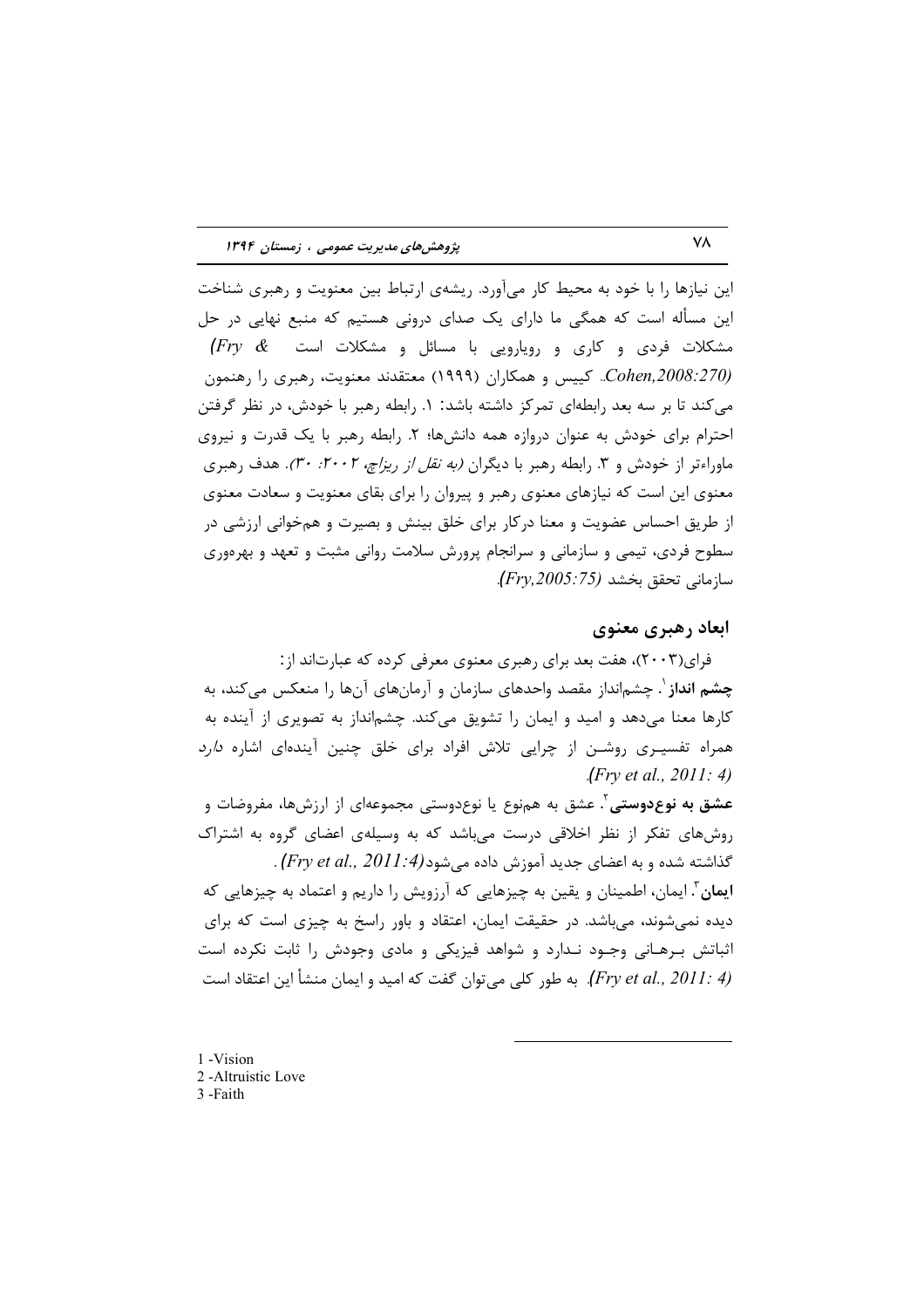(Fry et al., حشمانداز، اهداف و مأموريت سازمان با موفقيت تحقق خواهد يافت  $.2011:4)$ 

عضویت'. عضویت در برگیرنده ساختارهای فرهنگی و اجتماعی است که ما در آن غوطهور هستیم. یک حس درک و قدردانی است که تا حد زیادی از روابط متقابل و ارتباطات از طريق تعامل اجتماعي و عضويت در گروهها نشأت مي گيرد (Fry et al.,2011:5).

معناداری<sup>۲</sup>. معناداری اشاره دارد به تجربه متعالی یا اینکه چطور یک تفاوت از طریق به دیگران ایجاد کنیم و بدین طریق معنا و هدف در زندگی ایجاد میشود. مردم نه تنها شایستگی و کاردانی از طریق کارشان را جستجو می کنند، بلکه این حس که کار، معنا یا ارزش اجتماعی دارد را نیز جستجو می کنند(Feffer,2003:33) .

تعهد سازمانی<sup>۳</sup>. در تعهد سازمانی، افراد با حس معناداری و عضویت به یکدیگر پیوند خورده و به سازمان وفادار می،مانند و می خواهند در سازمانهایی که فرهنگهایی مبتنی بر ارزشها و عشق به نوعدوستی دارند، باقی بمانند(714 :Fry,2003).

بهرەورى و بهبود مستمر ٔ بهرەورى به كار هوشمندانه تعبير شده است. اين تعريف بيانگر آن است که کافی است سازمان هوشمندانه عمل کند و از منابع به گونهای بهینه سود ببرد، این بهترین روش بهبود بهرهوری است. بهبود مستمر یعنی در بهرهوری به انتها نمیرسیم و با نوآوری همیشه رامهای جدید را برای افزایش بهروری میتوان یافت. رفتار شهروندی سازمانے، <sup>۵</sup>

بیش از ۶۰ سال قبل، محققان رفتار سازمانی اهمیت رفتارهای مشارکتی، غیر وظیفهای و ماوراء نقش را در ارتقاء اثربخشی سازمانی یادآور شدند (Raub,2008). ارگان در کتاب خود با عنوان "رفتار شهروندي سازماني: نشانگران سرباز خوب" اين پديده را چنين تعريف می کند: رفتارهای فردی که اختیاری و آگاهانه بوده و بهطور مستقیم و صریح به وسیلهی نظامهای یاداش سازمانی و نظامهای ارزیابی عملکرد سازمانی شناسایی نشدهاند ولی در مجموع، اثر بسیار چشم گیری بر اثربخشی سازمانی دارند. منظور از اختیاری بودن این است که این قبیل رفتارها، جزء الزامات اساسی نقش و شرح شغل کارکنان نیست. اهمیت

- 3 -Organizational commitment
- 4-Productivity and Continuous improvement
- 5 -Organizational Citizenship Behavior

<sup>1-</sup>Membership

<sup>2-</sup>Meaning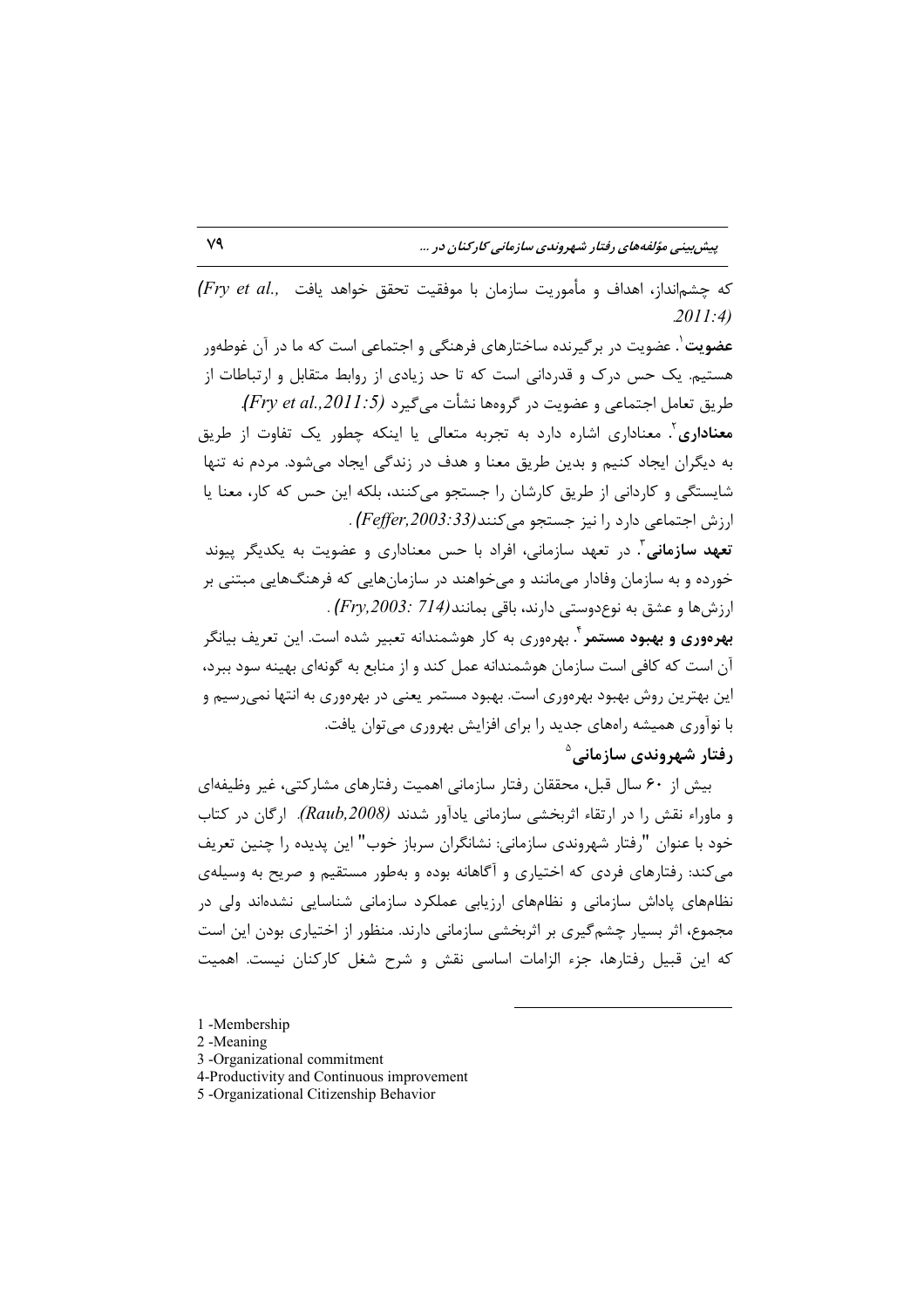رفتارهای مشارکتی از هر نوع آن بدان جهت است که ارائه این قبیل رفتارها، این اجازه را به مدیران سازمانها میدهد تا از هدر رفتن منابع با ارزش سازمان جلوگیری نموده و منابع مورد نیاز سازمان را برای ارائه محصولات و یا خدمات بهتر، در دسترس همگان قرار دهند .*(Kernodle,2007)*

ارگان پنج بعد زیر را به عنوان ابعاد رفتار شهروندی سازمانی بیان کرد: **وظیفهشناسی.** بعد وظیفهشناسی، حالتی است که در آن اعضای سازمان، رفتارهای خاصی را انجام میدهند و فراتر از حداقل سطح وظیفه مورد نیاز برای انجام آن کار فعالیت مینمایند *(Eslami,2009).* یا به عبارتی دیگر، افرادی که دارای رفتار شهروندی مترقی هستند، در بهترین شرایط و حتی در حالت بیماری و ناتوانی هم به کار ادامه میدهند، که اين نشان دهندهى وظيفهشناسي بالاي آنهاست.

**نوع دوستی**. دومین بعد رفتار شهروندی یعنی نوع دوستی، به رفتارهای مفید و سودبخشی از قبیل ایجاد صمیمیت، همدلی و دلسوزی میان همکاران اشاره دارد که خواه به شکل مستقیم و یا غیرمستقیم به کارکنانی که دارای مشکلات کاری هستند، کمک میکند. البته برخی از صاحبنظران رفتار شهروندی مانند پودساکف، ابعاد نوعدوستی و وظیفهشناسی را در یک طبقه قرار میدهند و از آنها به عنوان "رفتارهای کمکی'" نام میبرند .*(Eslami,2009)*

**فضیلت مدنی.** بعد سوم رفتار شهروندی که فضیلت مدنی<sup>٬</sup> نام دارد، شامل رفتارهایی از قبیل حضور در فعالیتهای فوق رنامه و اضافی، آن هم زمانی که این حضور لازم نباشد، حمایت از توسعه و تغییرات ارائه شده توسط مدیران سازمان و تمایل به مطالعه کتاب، مجلات و افزایش اطلاعات عمومی و اهمیت دادن به نصب پوستر و اطلاعیه در سازمان برای آگاهی دیگران میشود *(Organ,1988).* بر این اساس، یک شهروند سازمانی خوب، نه تنها باید از مباحث روز سازمان آگاه باشد، بلکه باید درباره آنها اظهارنظر کند و در حل آنها نیز مشارکت فعالانه داشته باشد.

ج**وانمردی.** جوانمردی چهارمین بعد رفتار شهروندی است که به شکیبایی در برابر موقعیتهای مطلوب و مساعد، بدون اعتراض، نارضایتی و گلایهمندی اشاره می *ک*ند.

1 -Helping Virtue 2 - Civil Virtue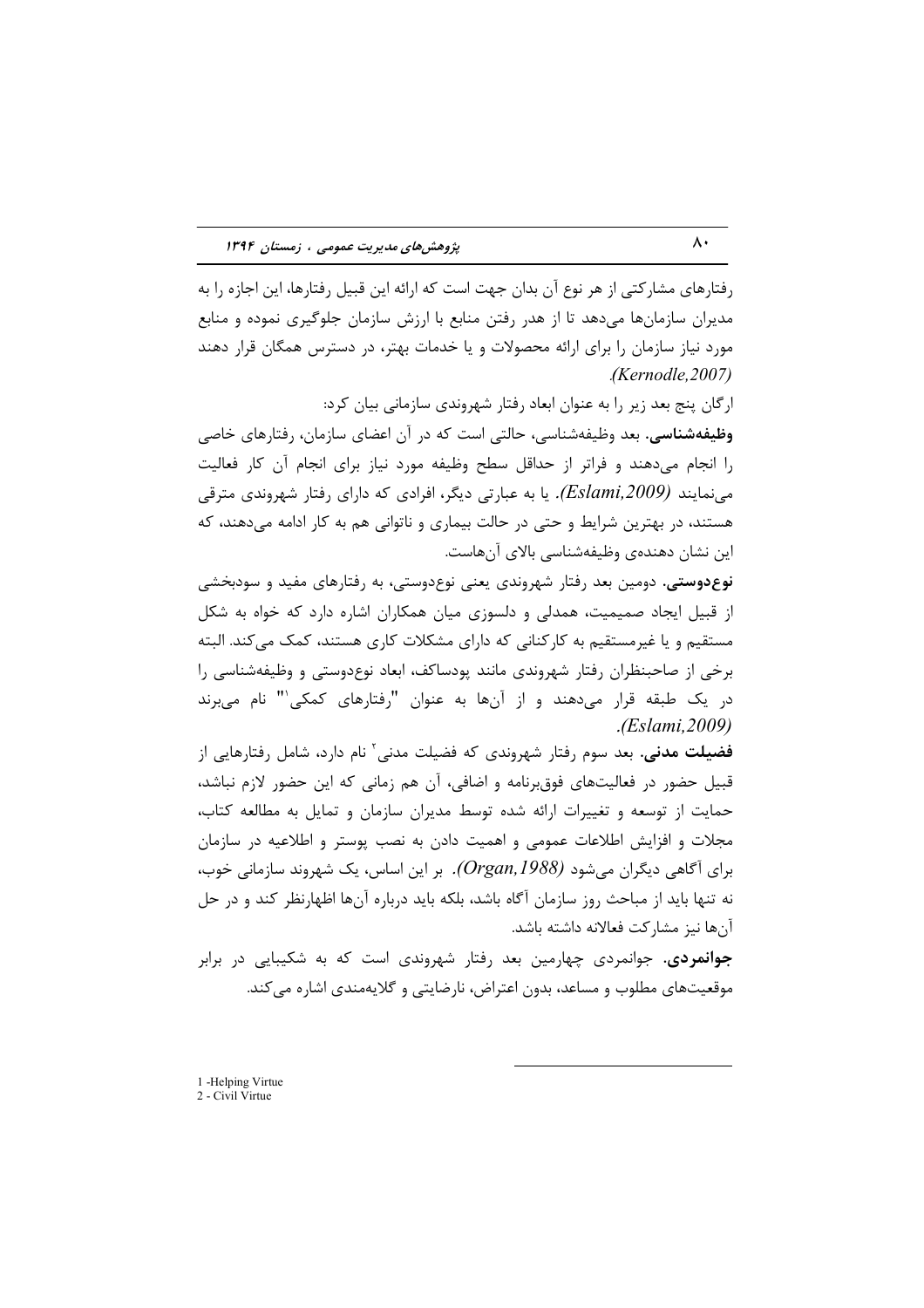احترام و تکریم. آخرین بعد رفتار شهروندی سازمان، احترام و تکریم است. این بعد، بیان کنندهی نحوه رفتار افراد با همکاران، سرپرستان و مخاطبان سازمان است. افرادی که در سازمان با احترام و تكريم، با ديگران رفتار مى كنند، داراى رفتار شهروندى مترقى هستند. ارگان بعد از بر شمردن این ابعاد، یادآوری میکند که هر پنج بعد رفتار شهروندی ممکن است همزمان ظهور پیدا نکنند. مثلا "افرادی که ما فکر میکنیم دارای بعد وظیفهشناسی هستند، ممکن است همیشه نوعدوست و فداکار نباشند و یا اینکه برخی از این ابعاد، مانند نوعدوستی و وظیفهشناسی، تاکتیکی برای تحت فشار قرار دادن مدیران سازمان باشد (Castro, Armario & Ruiz,2004).

از جمله پژوهشهایی که در مورد ارتباط دو متغیر پژوهش حاضر انجام شده، می توان به موارد جدول ١ اشاره كرد: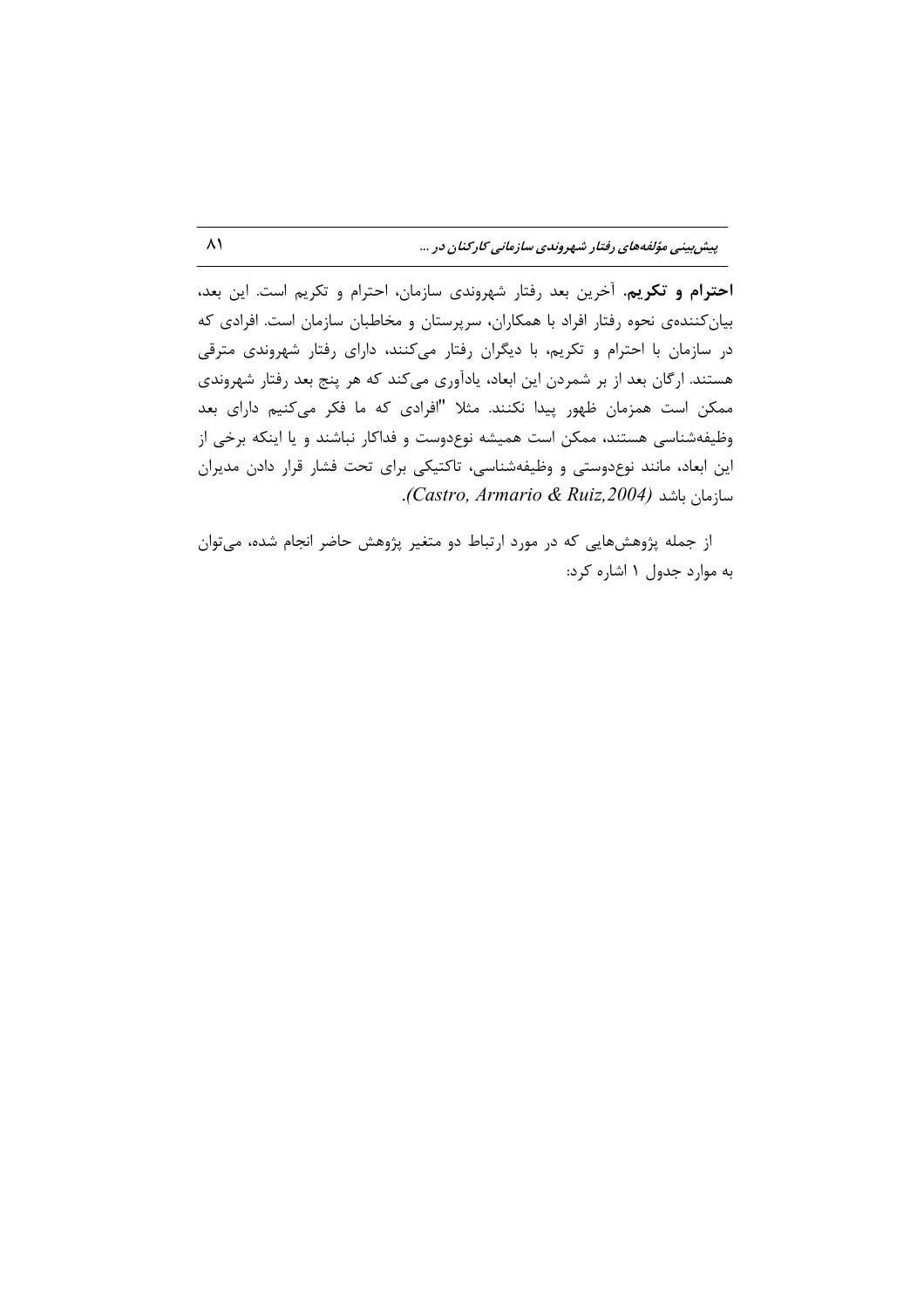## پژوهش های مدیریت عمومی ، زمستان ۱۳۹۴

| نتايج                                                                                                                                                                                                                                                                    | عنوان                                                                                                                        | سال              | نويسندگان               | رديف      |
|--------------------------------------------------------------------------------------------------------------------------------------------------------------------------------------------------------------------------------------------------------------------------|------------------------------------------------------------------------------------------------------------------------------|------------------|-------------------------|-----------|
| ارزشها، نگرش و رفتار رهبران اثر مثبتی روی<br>معناداری عضویت کارکنان دارد و باعث بروز بهترین<br>رفتارهای شهروندی سازمانی شامل نوعدوستی در<br>کمک به همکاران و وجدان مسئولیتپذیر نسبت به<br>سازمان مىشود.                                                                  | اثر رهبری معنوی بر رفتار<br>شهروندی سازمانی: یک تحلیل<br>چند نمونەاي                                                         | $Y \cdot Y$      | چن و يانگ               | $\lambda$ |
| همه متغیرها با یکدیگر رابطه مثبت و معناداری<br>داشتند و رهبری معنوی توانست پنج بعد رفتار<br>شهروندی سازمانی (نوع دوستی، وجدان کاری،<br>جوانمردي، ادب و ملاحظه و رفتار مدني)، به خصوص<br>رفتار مدنی را پیشبینی کند.                                                       | رابطه بین رهبری معنوی و<br>رفتار شهروندى سازمانى:<br>مطالعهای بر رفتار مدیران<br>مدرسه                                       | $Y \cdot \Delta$ | احمت كايا               | ٢         |
| بین رهبری معنوی با هفت مؤلفه و رفتار شهروندی<br>سازمانی با یازده مؤلفه در سطح اطمینان ۹۹ درصد،<br>رابطهی مثبت و معنیداری وجود دارد.<br>تقویت مولفه های رهبری معنوی به ارتقای رفتار<br>شهروندي سازماني منجر خواهد شد.                                                     | تبيين رفتار شهروندى سازماني<br>در پرتو رهبری معنوی؛<br>مطالعهی موردی: کارکنان مرکز<br>أموزش صدا و سيما                       | 149.             | ابراهیمپور و<br>همكاران | ٣         |
| بین رهبری معنوی با رفتار شهروندی سازمانی و تمام<br>ابعاد آن به استثناى بعد احترام و تكريم، رابطه مثبت<br>و معنیدار وجود دارد.                                                                                                                                            | بررسی رابطه بین رهبری<br>معنوی و رفتار شهروندی<br>سازمانی که به روش مطالعه<br>موردی در پرستاران بیمارستان<br>وليعصر (عج) فسا | ۱۳۹۲             | کیاکجوری و<br>همكاران   | ۴         |
| رابطه مثبت بین رهبری معنوی ادراک شده با تعهد<br>سازمانی، بروز رفتار شهروندی و عملکرد پرستاران<br>تاييد شد.<br>شایسته است مدیران با ایجاد رفتارهای نوع دوستانه و<br>ایجاد چشم انداز سازمانی باعث بهبود عملکرد و تعهد<br>پرستاران شوند.                                    | ارايه مدل ساختار ارتباطي بين<br>رهبری معنوی ادراک شده با<br>تعهد، رفتار شهروندي و عملكرد<br>پرستاران                         | 1197             | علامه و<br>همكاران      | ۵         |
| رابطه بین رهبری معنوی و رفتار شهروندی سازمانی<br>معنادار است. تمامی مولفه های رهبری معنوی با<br>رفتار شهروندی سازمانی رابطه معناداری دارند.<br>همچنین از میان مولفه های رهبری معنوی، ایمان و<br>امید و بازخورد عملکرد بیشترین تاثیر را در رفتار<br>شهروندی سازمانی دارد. | بررسی رابطه بین رهبری<br>با رفتار شهروندي<br>معنوى<br>كاركنان اداره كل<br>سازمانى<br>أموزش<br>و پرورش استان<br>مازندران      | 1197             | عباس پور و<br>همكاران   | ۶         |

## جدول ۱: برخی از پژوهشهای مهم انجام شده

 $\wedge$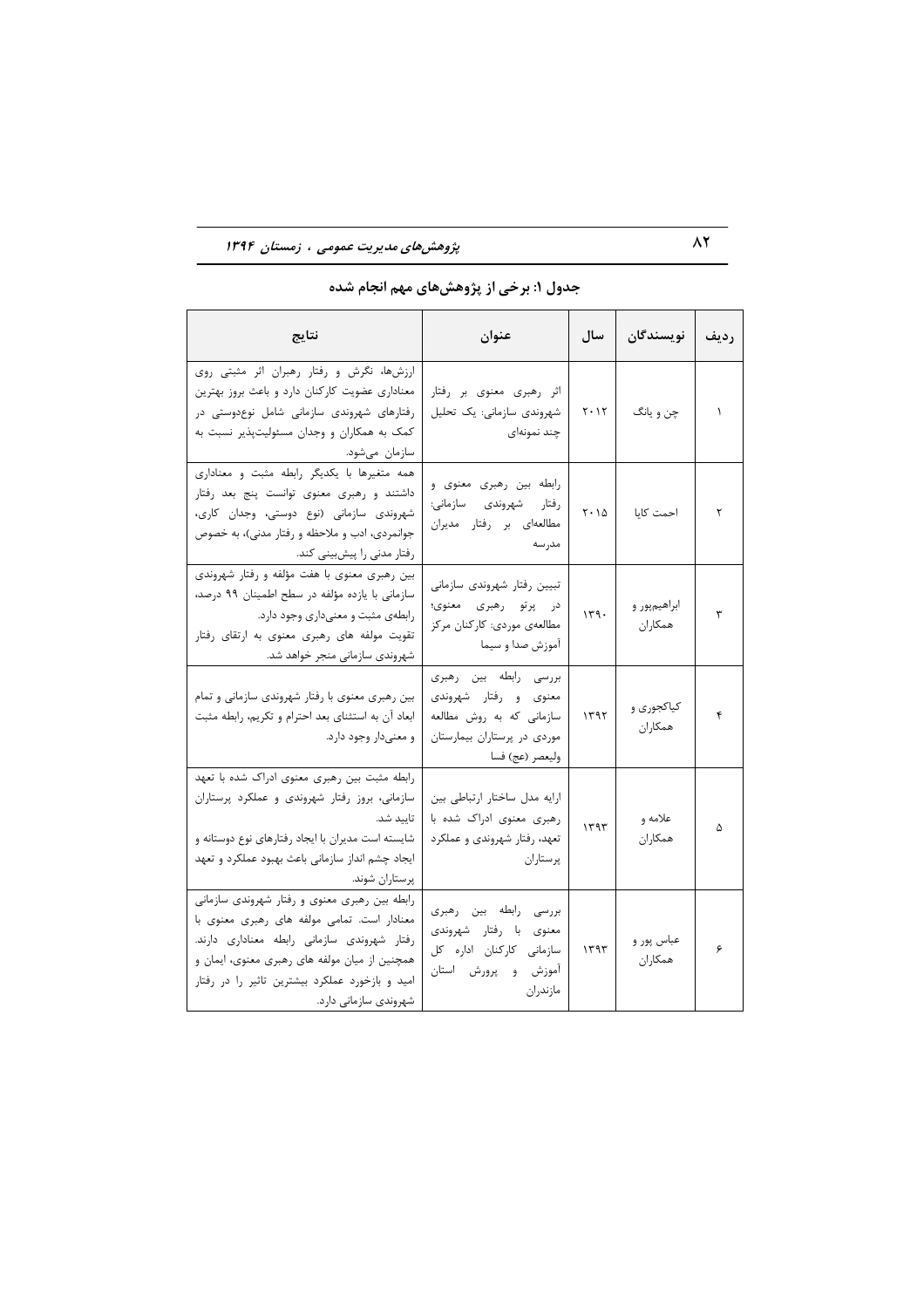### روش شناسي پژوهش

تحقیق حاضر از حیث هدف کاربردی و از حیث شیوهی جمعآوری دادهها، تحقیقی توصیفی– همبستگی است. جامعهی آماری این تحقیق شامل کلیه کارکنان تحت پوشش دانشگاه علوم پزشکی ایرانشهر در سال ۱۳۹۲ بود که مدرک تحصیلی دیپلم به بالا داشتند و تعدادشان ۲۸۰ نفر بود. نمونه آماری این تحقیق بر حسب جدول نمونه گیری کرجسی و مورگان ( ۱۹۷۰) تعداد ۱۶۲ نفر بودند که به روش نمونهگیری طبقهای-نسبتی انتخاب و به عنوان نمونهی تحقیق مورد بررسی قرار گرفتند. ابزار تحقیق شامل ۲ پرسشنامه بود که برای جمعآوری دادهها از پرسشنامههای استاندارد رهبری معنوی *(ضیائی و همکاران،* ا) و رفتار شهروندی سازمانی (Organ et al., 1997) استفاده شد. جهت تجزیه و تحلیل دادهها، برای سوال اول از ماتریس همبستگی پیرسون و برای سوالات دوم تا ششم از رگرسیون چندگانه در محیط نرمافزار SPSS استفاده شد.

### تجزیه و تحلیل دادهها

**سوال اول:** آیا بین مؤلفههای رهبری معنوی با مؤلفههای رفتار شهروندی سازمانی رابطه برقرار است؟

در تحلیل این سوال، از آمار توصیفی و ماتریس همبستگی پیرسون استفاده شد.

1- Krejcie & Morgan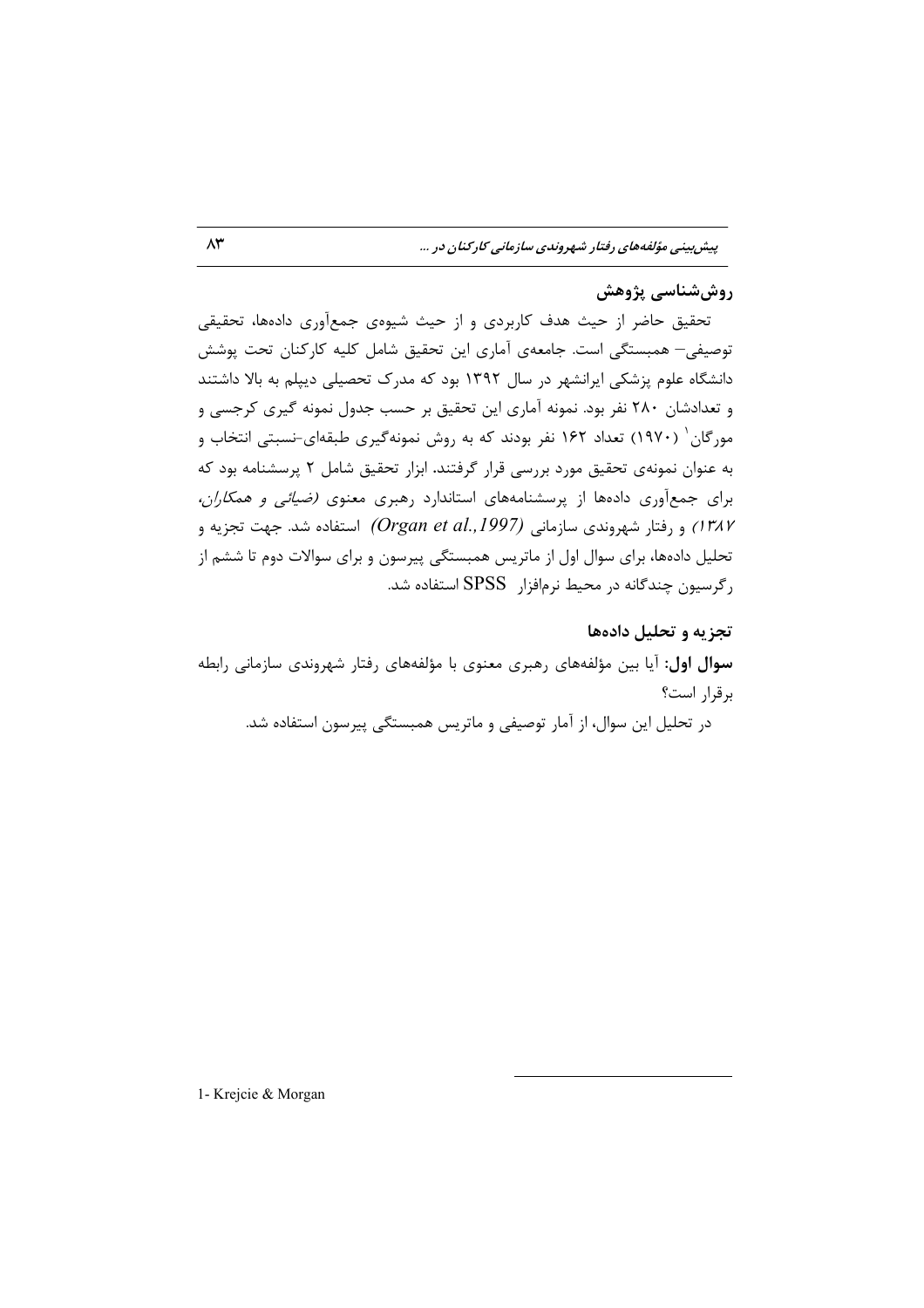| تعداد | ضریب پراکندگی               | انحراف معيار | میانگین بر حسب<br>تعداد گويه  | زيرمؤلفه       |
|-------|-----------------------------|--------------|-------------------------------|----------------|
| ۱۶۲   | .59                         | ۱.۸۵         | ٢.٨                           | چشمانداز       |
| ۱۶۲   | $\cdot$ . $\uparrow$ )      | $0.1 \cdot$  | Y.Y                           | عشق نوعدوستى   |
| ۱۶۲   | .77                         | 1.90         | $Y \cdot Y$                   | ايمان          |
| ۱۶۲   | $.7\lambda$                 | Y. Y         | Y.f.                          | معناداري       |
| ۱۶۲   | $\cdot$ , $\uparrow$ )      | <b>Y.YA</b>  | Y.A                           | عضويت          |
| ۱۶۲   | .50                         | ۳.۷۹         | ۶۶۹                           | تعهد سازماني   |
| ۱۶۲   | $\cdot$ . $\forall \lambda$ | 7.19         | $\Lambda$ ۴                   | بازخورد عملكرد |
| ۱۶۲   | $\cdot$ .                   | <b>Y.YY</b>  | $\uparrow \uparrow \uparrow$  | جوانمردى       |
| ۱۶۲   | $\cdot$ , $\cdot$           | Y.1Y         | Y.YY                          | ادب و ملاحظه   |
| 18٢   | .77                         | $Y \cdot Y$  | $\mathbf{r} \cdot \mathbf{r}$ | رفتار مدنى     |
| ۱۶۲   | .55                         | Y.AY         | X.7 <sub>A</sub>              | نوع دوستى      |
| ۱۶۲   | .59                         | $Y \cdot Y$  | $\lambda$ . $\gamma$ ۶        | وجدان كارى     |

جدول٢: آمار توصيفي زير مؤلفهها

در جدول (٢) برای اینکه زیرمؤلفهها نسبت به هم قابل مقایسه باشند، میانگین زیرمؤلفهها بر حسب تعداد گویههای هر یک از آنها محاسبه شد. دادههای جدول (۲) گویای این موضوع است که رهبری معنوی مدیران از دیدگاه کارکنان دانشکدهی پزشکی ایرانشهر در زیرمؤلفهی عضویت (۲.۹۸) دارای بالاترین میانگین و در زیرمؤلفهی بازخورد عملکرد (۱.۸۴) دارای پایینترین میانگین است. همچنین دادههای جدول (۲) نشان میدهد که رفتار شهروندی سازمانی از دیدگاه کارکنان دانشکده پزشکی ایرانشهر در زیرمؤلفهی جوانمردی (۳.۳۱) دارای بیشترین میانگین و در زیرمؤلفهی وجدان کاری (١.٧۶) دارای کمترین میانگین است. از طرفی میزان ضریب پراکندگی رهبری معنوی مدیران، در زیرمؤلفهی بازخورد عملکرد (۰.۳۸) دارای بالاترین پراکندگی و در زیرمؤلفهی معناداری (۲۸.۰) دارای پایینترین پراکندگی است. همچنین میزان ضریب پراکندگی رفتار شهروندی سازمانی کارکنان، در زیرمؤلفهی نوع دوستی (۴۱.۰) دارای بالاترین پراکندگی و در زیرمؤلفهی جوانمردی (۲۰.۰) دارای پایین ترین پراکندگی است.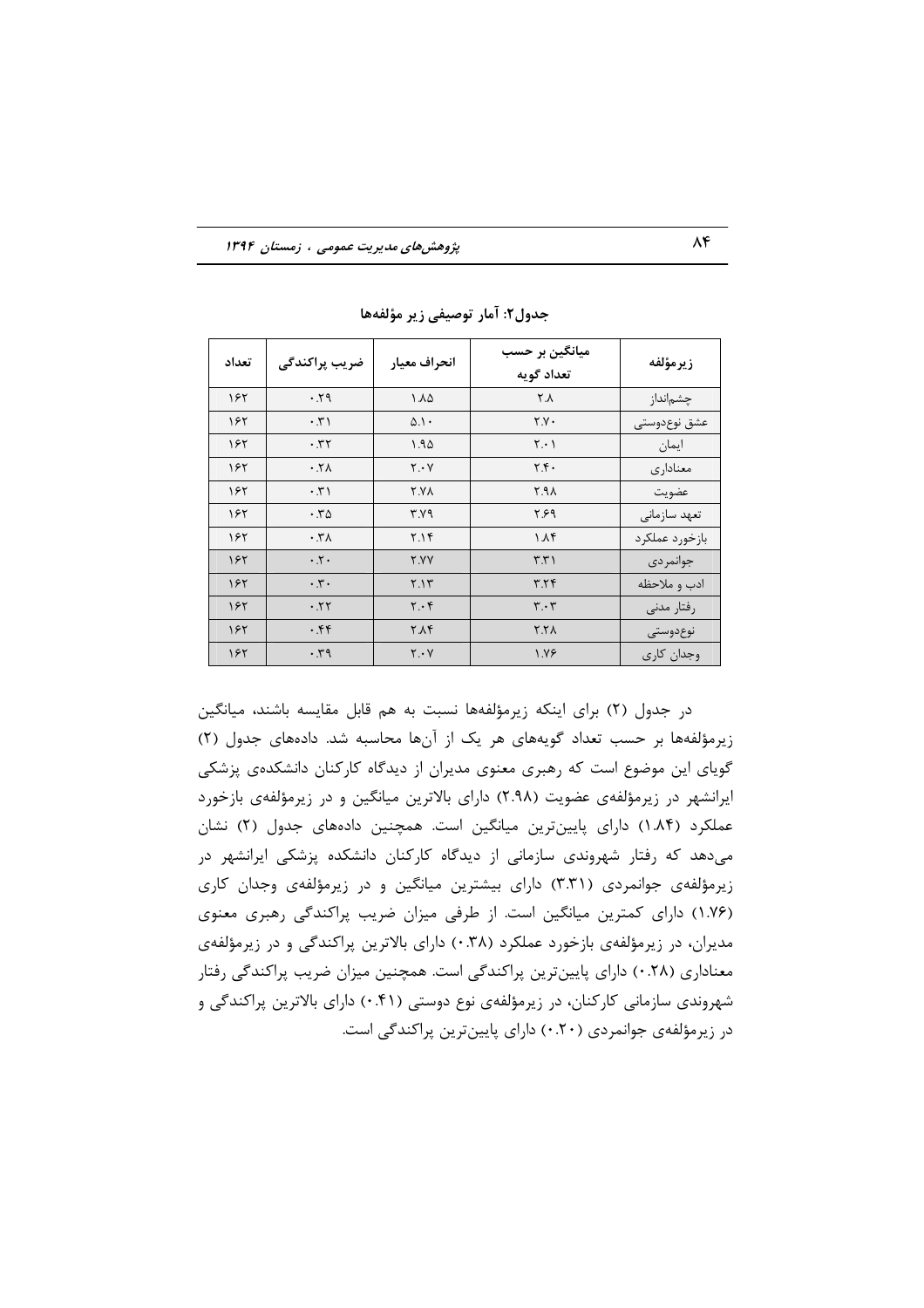همانطور که در جدول (۳) مشاهده میکنید با توجه به p های حاصل شده و در سطح معنیداری ۰.۰۵ ≥∝ به جز روابط چشم انداز با جوانمردی؛ روابط عشق به نوع دوستی با نوع دوستی؛ روابط ایمان با جوانمردی، رفتار مدنی و ادب و ملاحظه؛ روابط معناداری با نوع دوستی، جوانمردی، رفتار مدنی و ادب و ملاحظه؛ روابط عضویت و همچنین تعهد سازمانی با نوعدوستی، وجدان کاری و جوانمردی؛ و نهایتاً روابط بازخورد عملکرد با نوع دوستی و جوانمردی که معنی دار نشدند؛ بین بقیه زیرمؤلفههای رهبری معنوی با زیرمؤلفههای رفتار شهروندی سازمانی رابطه معنیداری وجود دارد. تنها رابطه معنیدار منفی و معکوس که با بالا رفتن یک متغیر، متغیر دیگر کاهش پیدا میکند، رابطه بین دو زیرمؤلفه عشق به نوع دوستی و جوانمردی (P=۰.۰۳۹ و R=-۰.۱۵۸) می باشد. در روابط معنیدار مثبت و مستقیم یعنی روابطی که هر دو متغیر با هم افزایش یا کاهش پیدا می کنند، بالاترین رابطه بین دو تعهد سازمانی و ادب و ملاحظه (۴۰۰۰۰-P و R=۰.۳۷۷) وجود دارد. همچنین مؤلفه عشق به نوعدوستی تنها با مؤلفه نوعدوستی رابطه معنیدار ندارد؛ اما مؤلفه معناداری تنها با مؤلفه وجدان کاری رابطه معنی دار دارد.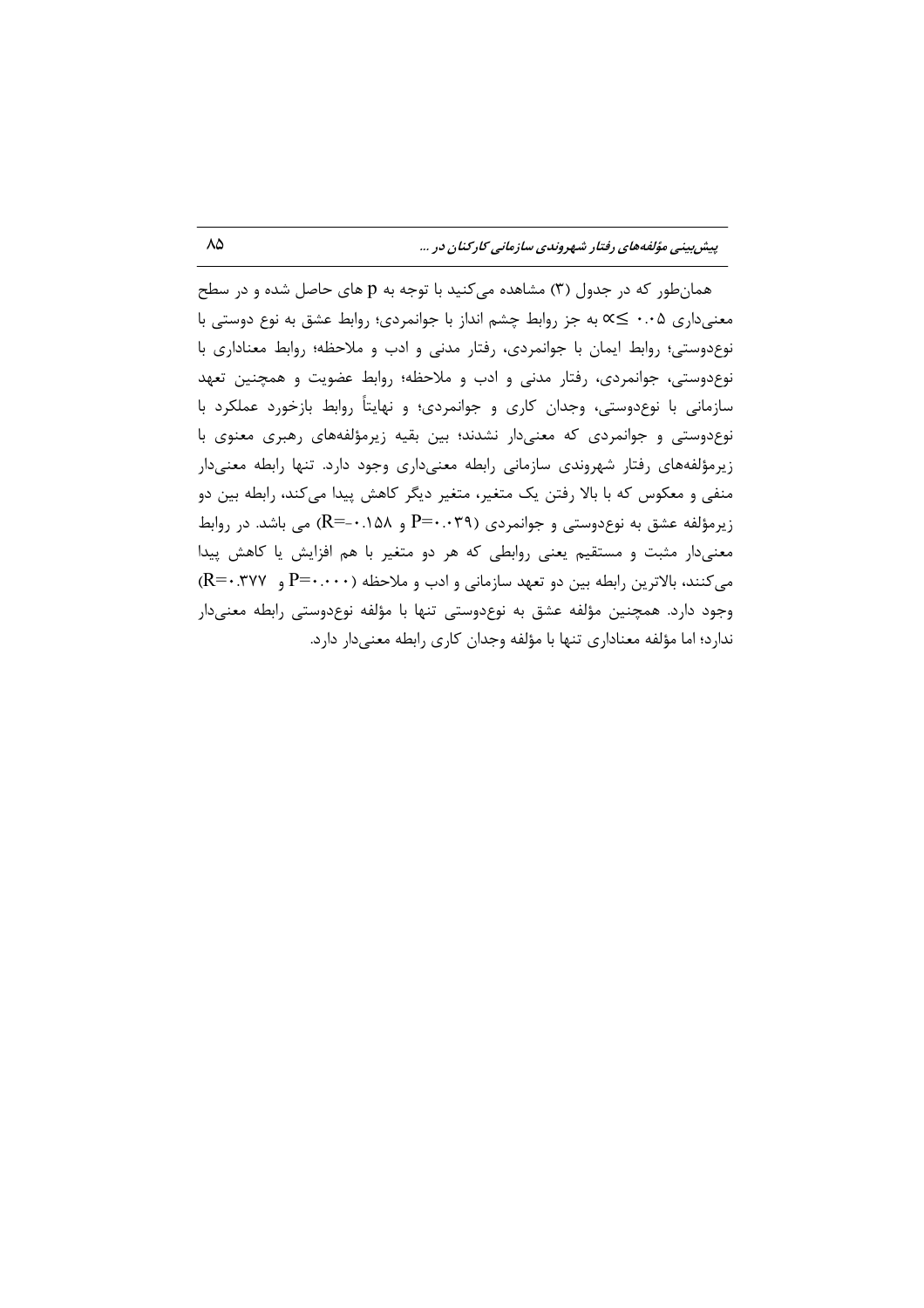پژوهش های مدیریت عمومی ، زمستان ۱۳۹۴

| چشمانداز  | عشق به<br>نوع دوستی                           | ايمان     | معناداری                       | عضويت                                                         | تعهد<br>سازمانی                     | بازخورد<br>عملكرد      | نوع دوستی                            | وجدان كارى                                       | جوانمر دی                   | ر فتار<br>مدنى           | ادب و<br>ملاحظه                             |              |                                                                |
|-----------|-----------------------------------------------|-----------|--------------------------------|---------------------------------------------------------------|-------------------------------------|------------------------|--------------------------------------|--------------------------------------------------|-----------------------------|--------------------------|---------------------------------------------|--------------|----------------------------------------------------------------|
| $\lambda$ | .550                                          | .515      | .055                           | .51.                                                          | .005                                | .005                   | .780                                 | .7A.                                             | $-\cdot \cdot \wedge \cdot$ | .777                     | $.1Y\Delta$                                 | $\mathbf{r}$ | چشمانداز                                                       |
| ولاوره    | $\alpha$ , $\alpha$ , $\alpha$                | ولواوره   | ولويو                          | بالمرد                                                        | جعبره                               | بتعرب                  | وعاود                                | وواوره                                           | $\cdot$ . $\cdot$ $\cdot$   | $\cdot \cdot \cdot$ ۲    | . .77                                       | Sig.         |                                                                |
|           | $\lambda$                                     | .709      | .0.1                           | ۶۸۶                                                           | .9.9                                | .557                   | $\cdot \cdot \vee \vartriangle$      | .1AT                                             | $A \Delta$ /. $-$           | .757                     | .79Y                                        | $\mathbf{r}$ | عشق به                                                         |
|           | $\mathbf{1},\mathbf{2},\mathbf{3},\mathbf{4}$ | ولاوره    | $\ldots$                       | ولاوره                                                        | $\cdot$ , $\cdot$ .                 | ولولونه                | .779                                 | $\cdot \cdot \cdot \vee$                         | $\cdot \cdot$ ۳۹            | $\cdot$                  | $\ddotsc$                                   | Sig.         | نوع دوستی                                                      |
|           |                                               | $\lambda$ | .015                           | $\cdot$ $\mathbf{r}$ $\cdot$ $\mathbf{r}$                     | .5.9                                | .780                   | .181                                 | .185                                             | $-\cdot$ . $\wedge$         | $\cdot \cdot \vee$       | $\cdot \cdot$ ۳۴                            | $\mathbf{r}$ | ایمان                                                          |
|           |                                               | ولواوره   | $\alpha$ , $\alpha$ , $\alpha$ | بالمرد                                                        | $\mathcal{L}_1$ , $\mathcal{L}_2$ , | بالمرد                 | $\cdot \cdot$ ۳۶                     | $\cdot \cdot \tau$ ۴                             | .79f                        | .77V                     | .501                                        | Sig.         |                                                                |
|           |                                               |           | $\lambda$                      | .551                                                          | $Y^*Y$                              | .55.                   | .157                                 | .188                                             | $-.117$                     | .1.7                     | $\cdot \cdot \cdot$ ۳                       | $\mathbf{r}$ | معناداري                                                       |
|           |                                               |           | بالمرب                         | $\mathcal{C}_{\mathcal{A}}$ , and $\mathcal{C}_{\mathcal{A}}$ | $\ddots$                            | $\ldots$               | $\cdot \cdot \wedge \vee$            | $\cdots$ rr                                      | $\cdot \cdot \wedge \wedge$ | .1 <sub>AF</sub>         | .11.                                        | Sig.         |                                                                |
|           |                                               |           |                                | $\lambda$                                                     | $.54\lambda$                        | .55A                   | $\cdot \cdot \wedge \wedge$          | $.1 - F$                                         | بالمنوع                     | .751                     | .779                                        | $\mathbf{r}$ |                                                                |
|           |                                               |           |                                | وعاوية                                                        | والمراد                             | لمعرب                  | .70Y                                 | .1YY                                             | .99Y                        | ولمبره                   | $\cdot \cdot \cdot \tau$                    | Sig.         | عضويت                                                          |
|           |                                               |           |                                |                                                               | $\mathcal{L}$                       | $\cdot$ . $Y \wedge Y$ | $\cdot \cdot \wedge \tau$            | .99                                              | $\cdot \cdot \tau$          | .715                     | YYY.                                        | $\mathbf{r}$ |                                                                |
|           |                                               |           |                                |                                                               | $\alpha$ , $\alpha$ , $\alpha$      | بتعرب                  | .79.                                 | .7V.                                             | . YY                        | $\cdot \cdot \cdot$ ۶    | $\ddotsc$                                   | Sig.         | تعهد سازمانی                                                   |
|           |                                               |           |                                |                                                               |                                     | $\lambda$              | $\cdot \cdot \mathsf{A}$             | .190                                             | $-0.05$                     | .791                     | .717                                        | $\mathbf{r}$ |                                                                |
|           |                                               |           |                                |                                                               |                                     | $\ldots$               | .7.9                                 | $\cdot \cdot \cdot \cdot \cdot$                  | .5.7                        | $\ddotsc$                | $\mathcal{L}_1 \mathcal{L}_2 \mathcal{L}_3$ | Sig.         | بازخورد عملكرد                                                 |
|           |                                               |           |                                |                                                               |                                     |                        | $\lambda$                            | .7Y1                                             | .18V                        | $-0.001 - 0.001$         |                                             | $\mathbf{r}$ |                                                                |
|           |                                               |           |                                |                                                               |                                     |                        | $\epsilon$ , $\epsilon$ , $\epsilon$ | ولاورة                                           | $\cdot \cdot \tau \cdot$    | .970                     | $\cdots$                                    | Sig.         | نوع دوستی                                                      |
|           |                                               |           |                                |                                                               |                                     |                        |                                      | $\lambda$                                        | .                           | .551                     | $-0.115$                                    | $\mathbf{r}$ |                                                                |
|           |                                               |           |                                |                                                               |                                     |                        |                                      | بالمرد                                           | .577                        | $\cdot \cdot \cdot \tau$ | .15Y                                        | Sig.         | وجدان كارى                                                     |
|           |                                               |           |                                |                                                               |                                     |                        |                                      |                                                  | $\lambda$                   | .1Af                     | $\cdot \cdot \cdot \vee \wedge$             | $\mathbf{r}$ |                                                                |
|           |                                               |           |                                |                                                               |                                     |                        |                                      |                                                  | لمحرك                       | .09                      | .709                                        | Sig.         | جوانمردى                                                       |
|           |                                               |           |                                |                                                               |                                     |                        |                                      |                                                  |                             | $\lambda$                | .559                                        | $\mathbf{r}$ | رفتار                                                          |
|           |                                               |           |                                |                                                               |                                     |                        |                                      |                                                  |                             | $\ldots$                 | $\ddotsc$                                   | Sig.         | مدنى                                                           |
|           |                                               |           |                                |                                                               |                                     |                        |                                      |                                                  |                             |                          | $\lambda$                                   | $\mathbf{r}$ |                                                                |
|           |                                               |           |                                |                                                               |                                     |                        |                                      |                                                  |                             |                          | $\cdots$                                    | Sig.         | ادب و ملاحظه                                                   |
|           |                                               |           |                                |                                                               |                                     |                        |                                      | $p \leq \cdots$ معنىدار در سطح معنىدارى $\cdots$ |                             |                          |                                             |              | $p \leq \cdots$ ه معنىدار در سطح معنىدارى ه $\rho \leq \cdots$ |

جدول ۳: ماتریس همبستگی پیرسون زیرمؤلفههای رهبری ًمعنوی و رفتار شهروندی

**سوال دوم**: سهم مؤلفههای رهبری معنوی در پیشبینی مؤلفه نوعدوستی رفتار شهروندی سازمانی چقدر است؟

در تحلیل سؤال دوم از آزمون آماری رگرسیون چندگانه استفاده شد. یافتههای به دست آمده در جدول (۴) ارایه شده است:

جدول ۴: خلاصه مدل پیشبینی مؤلفه نوعدوستی

| خطای استاندارد بر آورد                                | هجذور تعديل شده R | هجذورR               |                                     | مدل |  |  |
|-------------------------------------------------------|-------------------|----------------------|-------------------------------------|-----|--|--|
|                                                       | $\cdot \cdot$ 95  | $\cdot \cdot \vee$ ٩ | $\cdot$ . $\uparrow \wedge \cdot$ * |     |  |  |
| *پیشبین کنندهها: (ثابت)، مؤلفههای هفتگانه رهبری معنوی |                   |                      |                                     |     |  |  |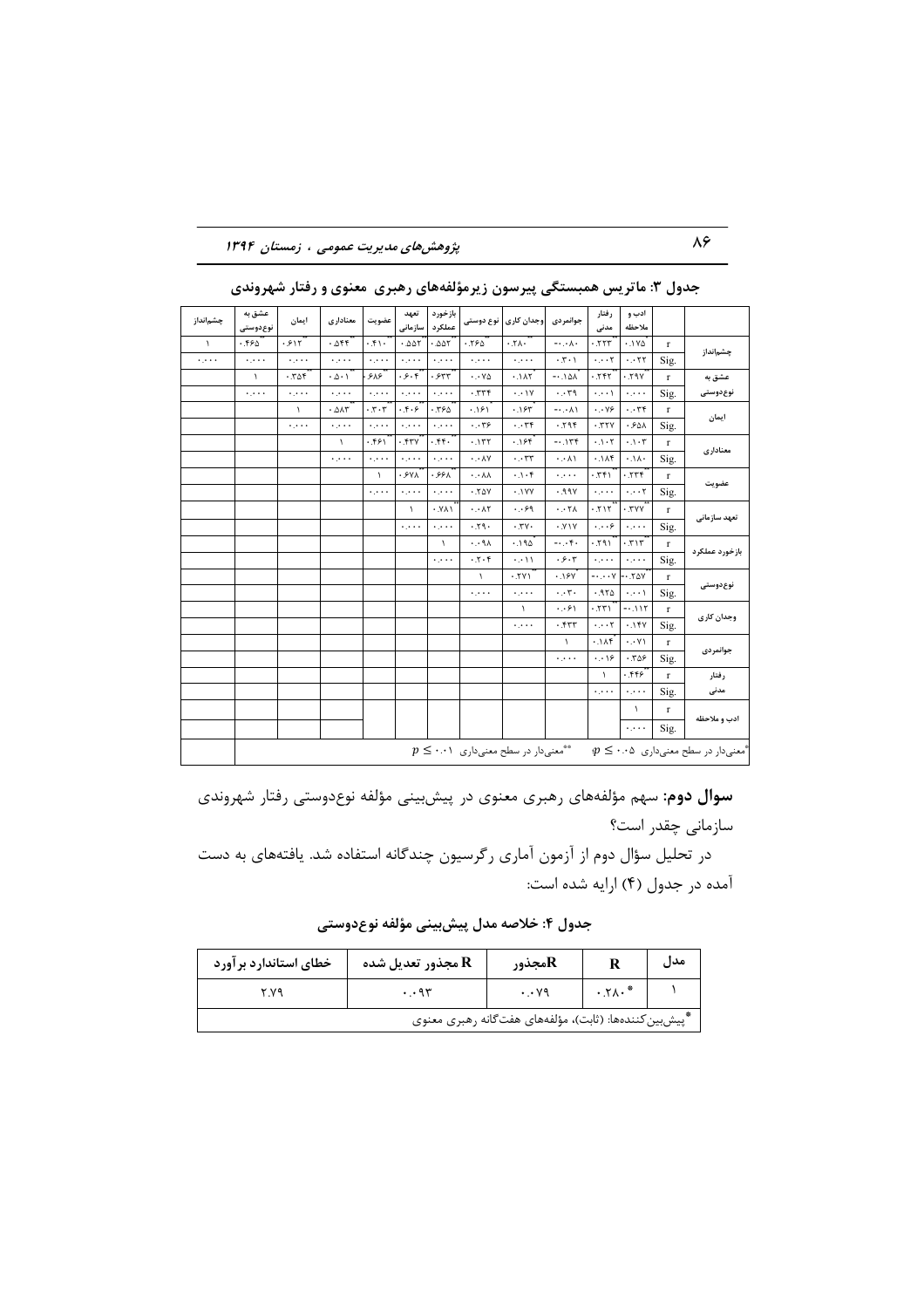جدول (۴) میزان همبستگی (۲۸۰) ضعیف و ضریب تعیین (۰.۰۷۹) ضعیفی برای پیشبینی مؤلفه نوعدوستی رفتار شهروندی سازمانی کارکنان از طریق مؤلفههای هفتگانه رهبری معنوی مدیران نشان میدهد.

| معنىدارى                                                                                                       | تمرهTi | مجذور<br>ميانگين | درجه آزادی | مجموع مجذورات |            | مدل |  |
|----------------------------------------------------------------------------------------------------------------|--------|------------------|------------|---------------|------------|-----|--|
| $\cdot \cdot$ $\cdot$ $\cdot$                                                                                  | ۱.۹۷۴  | ۱۵.۳۶۷           |            | $1 - Y.099$   | رگرسيون    |     |  |
|                                                                                                                |        | <b>Y.VAF</b>     | ۱۵۴        | 1281.48       | باقے ماندہ |     |  |
|                                                                                                                |        |                  | ۱۶۱        | 1381.815      | جمع کل     |     |  |
| *پیش بین کنندهها: (ثابت)، مؤلفههای هفتگانه رهبری معنوی<br>**متغير وابسته: مولفه نوعدوستي رفتار شهروندي سازماني |        |                  |            |               |            |     |  |

جدول ۵: مدل قابلیت پیش بینی مؤلفه نوع دوستی با آزمون \*\*ANOVA

همانطور که جدول (۵) نشان میدهد (۰۰۵) × p=۰.۰۶۲ د... =q)، مدل بررسیشده جهت پیشبینی مؤلفه نوعدوستی رفتار شهروندی سازمانی کارکنان از طریق مؤلفههای هفتگانه رهبري معنوي مديران مدل معنىداري نميباشد.

|                       |                            | استاندارد شده                       | ضرايب استاندارد نشده |                            |                 |
|-----------------------|----------------------------|-------------------------------------|----------------------|----------------------------|-----------------|
| معنىدارى              | tنمره                      | ىتا                                 | خطاى استاندارد       | B                          | مدل             |
| $\ddots \ddots$       | ۴.۷۴۸                      |                                     | .949                 | 4.0.6                      | (ثابت)          |
| $\cdot \cdot \cdot f$ | ۱۵ ۶.۹                     | .77.                                | .189                 | ۰.۴۹۲                      | چشمانداز        |
| .549                  | $-0.549$                   | $-0.08$                             | $\cdot$ . ۶۳         | $- \cdot \cdot \tau$ .     | عشق به نوعدوستی |
| .915                  | $\cdot \cdot \cdot \wedge$ | $\cdot \cdot \cdot \setminus \cdot$ | .101                 | $\cdot \cdot \cdot$        | ايمان           |
| $.9V\Delta$           | $-\cdot$ . $\cdot$ ۳۱      | $-\cdot \cdot \cdot \tau$           | .185                 | $-\cdot\cdot\cdot f$       | معناداري        |
| .281                  | .015                       | $\cdot \cdot \vee \cdot$            | .157                 | $\cdot \cdot \vee \wedge$  | عضويت           |
| ۰.۴۴۵                 | -0.88                      | $-0.10 - 1$                         | $\cdot \cdot$ 99     | $-\cdot \cdot \vee \infty$ | تعهد سازمانى    |
| .9.9                  | $-0.110$                   | $-\cdot\cdot\cdot\wedge\Delta$      | .1199                | $-0.05$                    | بازخورد عملكرد  |

جدول ۶: ضرایب مدل ۖ پیش بینی مؤلفه نوع دوستی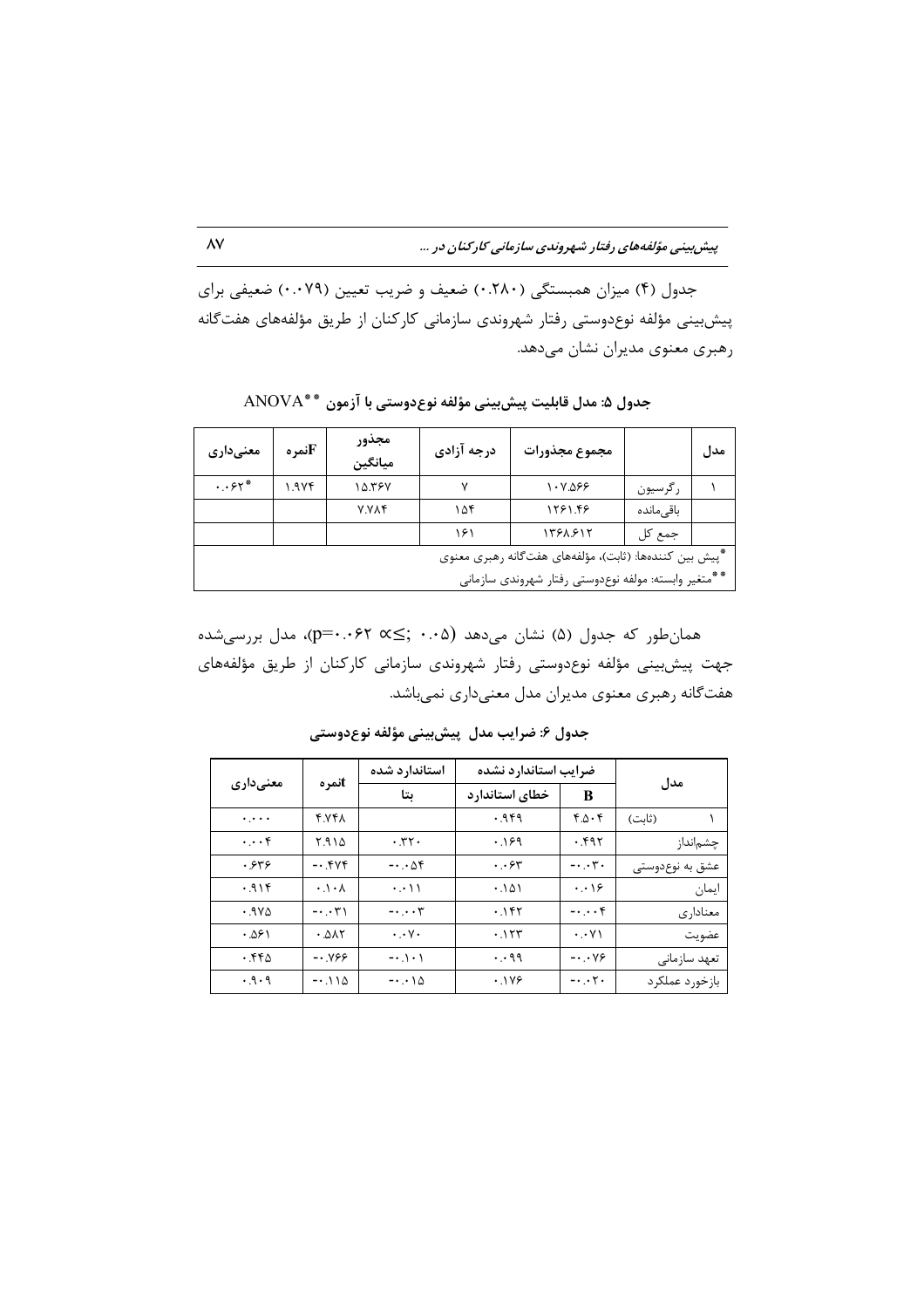جدول (۶) نشان میدهد (۵۰۰۵ (۰۰۵≲ p=۰.۰۰۴)، تنها زیرمؤلفهی چشم|نداز در رهبری معنوی قابلیت پیشبینی زیرمؤلفهی نوعدوستی در رفتار شهروندی سازمانی را دارد و سایر مؤلفههای رهبری معنوی توانایی پیشبینی آن را ندارند.

**سوال سوم:** سهم مؤلفههای رهبری معنوی در پیشبینی مؤلفه وجدان کاری رفتار شهروندی سازمانی چقدر است؟

در تحلیل سؤال سوم از آزمون آماری رگرسیون چندگانه استفاده شد. یافتههای به دست آمده در جدول (۷) ارایه شده است:

جدول ٧: خلاصه مدل پیش بینی مؤلفه وجدان کاری

| خطای استاندارد بر آورد | هجذور تعدیل شده R      | هجذورR                                                |               | مدل |
|------------------------|------------------------|-------------------------------------------------------|---------------|-----|
| ۱.۹۸۹۹۲                | $\cdot \cdot \wedge f$ | .155                                                  | $* \cdot 759$ |     |
|                        |                        | ٔپیشبین کنندهها: (ثابت)، مؤلفههای هفتگانه رهبری معنوی |               |     |

جدول (٧) ميزان همبستگي (٣۴٩.٠) تقريبا متوسط و ضريب تعيين (١٢٢.٠) ضعیفی برای پیش بینی مؤلفه وجدان کاری رفتار شهروندی سازمانی کارکنان از طریق مؤلفههای هفتگانه رهبری معنوی مدیران نشان میدهد.

| معنىدارى                                                | تمرهTi | مجذور<br>ميانگين              | درجه آزادی | مجموع مجذورات                                          |             | مدل |  |  |
|---------------------------------------------------------|--------|-------------------------------|------------|--------------------------------------------------------|-------------|-----|--|--|
| $* \cdot \cdot \cdot$                                   | 4.7.9  | $\lambda$ $\lambda$ $\lambda$ |            | 84.949                                                 | رگرسيون     |     |  |  |
|                                                         |        | ۳.۹۶۰                         | ۱۵۴        | 551.541                                                | باقے ٖماندہ |     |  |  |
|                                                         |        |                               | ۱۶۱        | VT.5YV                                                 | جمع کل      |     |  |  |
| *پیش بین کنندهها: (ثابت)، مؤلفههای هفت گانه رهبری معنوی |        |                               |            |                                                        |             |     |  |  |
|                                                         |        |                               |            | **متغير وابسته: مؤلفه وجدان كارى رفتار شهروندى سازماني |             |     |  |  |

جدول ٨: مدل قابليت پيش بيني مؤلفه وجدان كاري با آزمون \*\*ANOVA

همان طور که جدول (۸) نشان می دهد (۰۰۵ ≤ ×، ۳ =۰.۰۰)، مدل بررسی شده جهت پیش بینی مؤلفه وجدان کاری رفتار شهروندی سازمانی کارکنان از طریق مؤلفههای هفتگانه رهبری معنوی مدیران مدل معنیداری میباشد.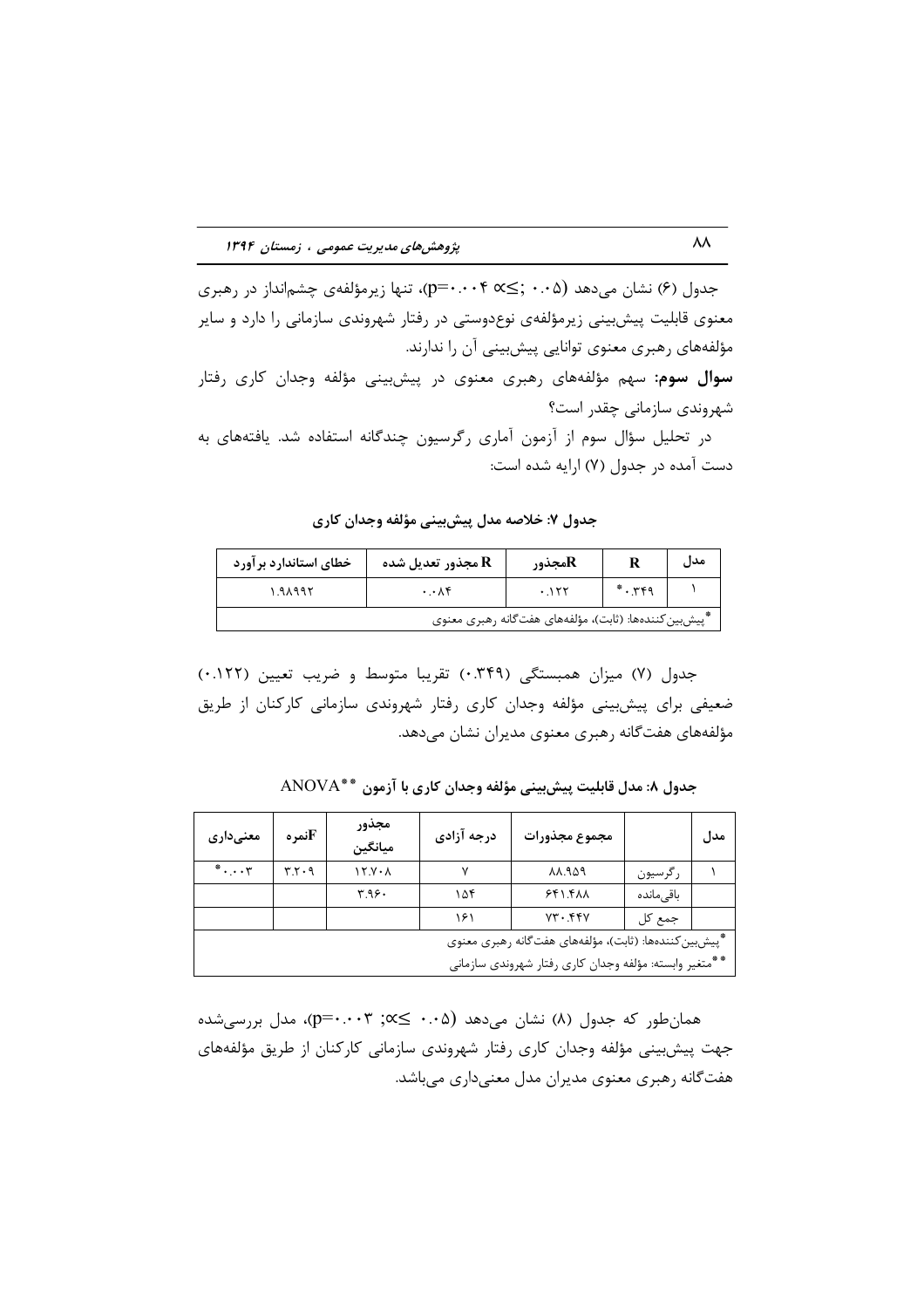پیش بینی مؤلفههای رفتار شهروندی سازمانی کارکنان در ...

|                       |                               | استاندارد شده                      | ضرايب استاندارد نشده             |                          |                 |
|-----------------------|-------------------------------|------------------------------------|----------------------------------|--------------------------|-----------------|
| معنىدارى              | tنمره                         | ىتا                                | خطاي استاندارد                   | в                        | مدل             |
| $\ddotsc$             | ۴۹۳۶                          |                                    | .5                               | T.Tf                     | (ثانت)          |
| $\cdot \cdot \cdot$ 9 | ۲۶۵۸                          | .540                               | .15.                             | .77.                     | چشمانداز        |
| .991                  | $\cdot \cdot \cdot \tau$      | ولوارة                             | $\cdot \cdot \cdot \wedge$       | $\ddotsc$                | عشق به نوعدوستی |
| .795                  | $\cdot \Delta r$              | .11V                               | $\cdot \cdot \cdot \cdot \wedge$ | $\cdot \cdot$ ۴۷         | ايمان           |
| .9A5                  | $\cdot \cdot$ $\cdot$ $\cdot$ | $\cdot \cdot \cdot \tau$           | $\cdot \cdot \cdot$              | $\cdot \cdot \cdot \tau$ | معناداری        |
| <b>۰.۷۶۷</b>          | $-.59V$                       | $-\cdot \cdot \cdot \tau_{\Delta}$ | $\cdot \cdot \wedge \vee$        | $-0.05$                  | عضويت           |
| $\cdot \cdot \cdot$   | $-7.91$                       | $-0.551$                           | $\cdot \cdot \vee \wedge$        | $-0.1Y9$                 | تعهد سازمانى    |
| $\cdot$ . $\cdot$ 9   | ۱.۸۲۷                         | .779                               | .119                             | .77.                     | بازخورد عملكرد  |

جدول ۹: ضرایب مدل پیش بینی مؤلفه وجدان کاری

جدول (۹) نشان میدهد ((۰۰۵ ≥∝)، تنها زیرمؤلفههای چشم|نداز (۹۰۰۰+p=) و تعهد سازمانی (p=۰.۰۱۴) در رهبری معنوی قابلیت پیشبینی زیرمؤلفهی وجدان کاری در رفتار شهروندی سازمانی را دارد و سایر مؤلفههای رهبری معنوی توانایی پیش بینی آن را ندار ند.

**سوال چهارم**: سهم مؤلفههای رهبری معنوی در پیشبینی مؤلفه جوانمردی رفتار شهروندی سازمانی چقدر است؟

در تحلیل سؤال چهارم از آزمون آماری رگرسیون چندگانه استفاده شد. یافتههای به دست آمده در جدول (۱۰) ارایه شده است:

جدول ۱۰: خلاصه مدل پیشبینی مؤلفه جوانمردی

| خطای استاندارد بر آورد | هجذور تعدیل شده R | هجذورR                                                | مدل |
|------------------------|-------------------|-------------------------------------------------------|-----|
| ۲ ۷۳۲۹۶                | $\cdot \cdot$ .   | $\cdot \cdot \vee \cdot$                              |     |
|                        |                   | ّپیشبین کنندهها: (ثابت)، مؤلفههای هفتگانه رهبری معنوی |     |

جدول (١٠) میزان همبستگی (٢۶۵.٠) ضعیف و ضریب تعیین (٠٠٠٧٠) ضعیفی برای پیش بینی مؤلفه جوانمردی رفتار شهروندی سازمانی کارکنان از طریق مؤلفههای هفتگانه رهبری معنوی مدیران را نشان میدهد.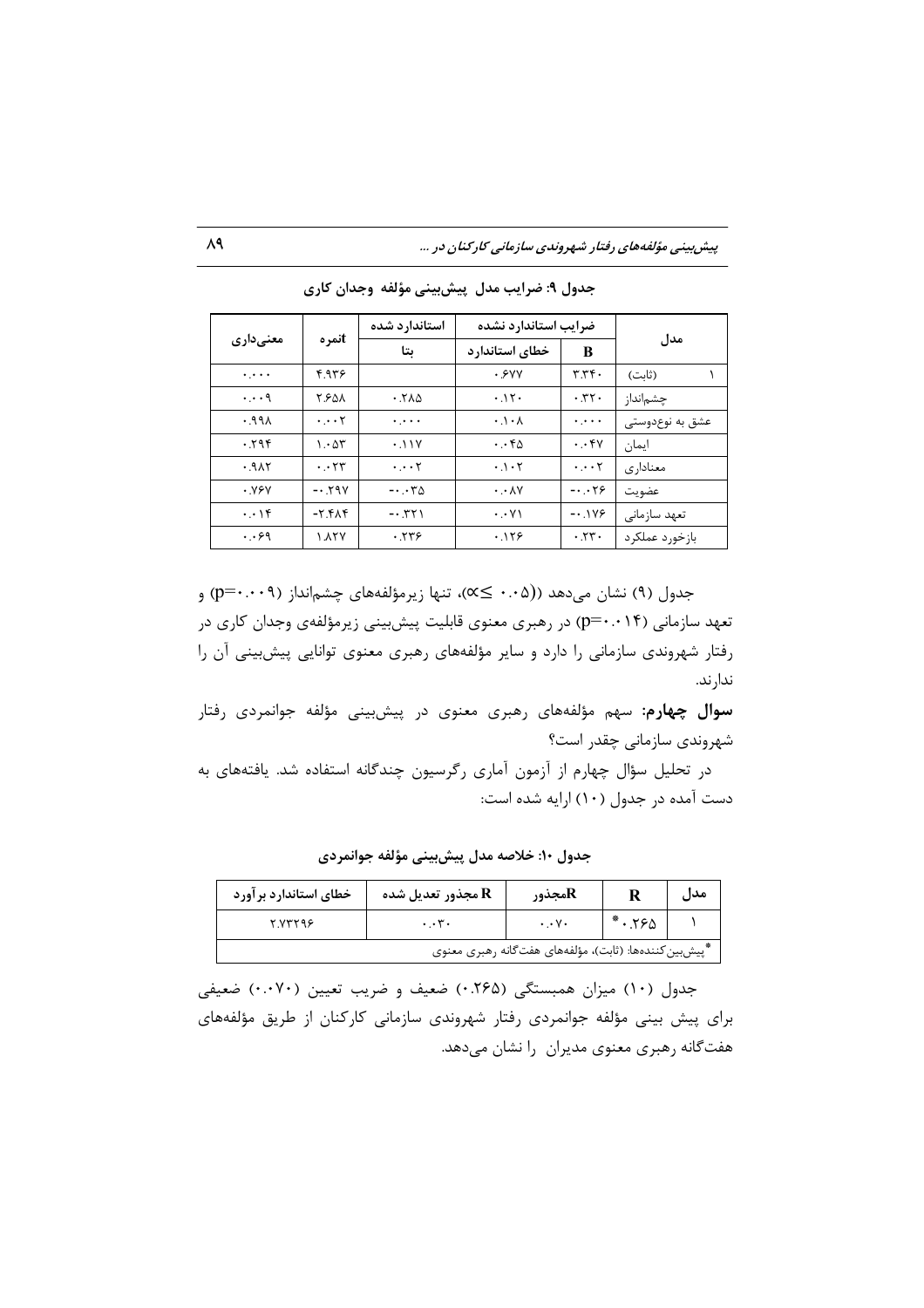پژوهش های مدیریت عمومی ، زمستان ۱۳۹۴

| معنىدارى                                                | تمرهT | مجذور<br>ميانگين                | درجه آزادی | مجموع مجذورات                                        |            | مدل |  |
|---------------------------------------------------------|-------|---------------------------------|------------|------------------------------------------------------|------------|-----|--|
| $* \cdot \cdot \cdot$                                   | ۱.۷۵۱ | $\mathcal{N} \cdot \mathcal{N}$ |            | 91.087                                               | رگرسيون    |     |  |
|                                                         |       | 799.7                           | ۱۵۴        | 17.9.991                                             | باقى ماندە |     |  |
|                                                         |       |                                 | ۱۶۱        | ۱۳۰۱.۵۵۳                                             | جمع کل     |     |  |
| *پیش بین کنندهها: (ثابت)، مؤلفههای هفت گانه رهبری معنوی |       |                                 |            |                                                      |            |     |  |
|                                                         |       |                                 |            | **متغير وابسته: مؤلفه جوانمردي رفتار شهروندي سازماني |            |     |  |

جدول ١١: مدل قابليت پيش بيني مؤلفه جوانمردي با آزمون \*\*ANOVA

همانطور که جدول (۱۱) نشان میدهد (۰.۵∸≥ ×؛ p=۰.۱۰۱)، مدل بررسیشده جهت پیشبینی مؤلفه جوانمردی رفتار شهروندی سازمانی کارکنان از طریق مؤلفههای هفتگانه رهبری معنوی مدیران مدل معنیداری نمیباشد.

|                             |            | استاندارد شده                | ضرايب استاندارد نشده      |                                    |                 |
|-----------------------------|------------|------------------------------|---------------------------|------------------------------------|-----------------|
| معنىدارى                    | tنمره      | ىتا                          | خطاي استاندارد            | B                                  | مدل             |
| $\ldots$                    | $10.7 - A$ |                              | .959                      | ۱۴.۵۹۷                             | (ثابت)          |
| .895                        | $-0.584$   | $-0.00$                      | .180                      | $- \cdot \cdot$ ۴۳                 | چشم نداز        |
| .95.                        | $-0.101$   | $- \cdot \cdot \cdot \cdot$  | $.1f\Lambda$              | $-\cdot \cdot \cdot \wedge \Delta$ | عشق به نوعدوستی |
| $\cdot \cdot \cdot$         | $-Y.YYY$   | $-0.5N$                      | $\cdot$ . $\cdot$ $\cdot$ | $-0.105$                           | ايمان           |
| $\cdot$ . $\cdot$ . $\cdot$ | $-1.19$    | $- \cdot \cdot \cdot$ $\vee$ | $.1$ ۴.                   | $-0.1$ ۴۳                          | معناداري        |
| .119                        | YYY        | .38.                         | .11                       | .109                               | عضويت           |
| .158                        | ۱.∆۴۴      | $\cdot$ . $\cdot$ $\wedge$   | $\cdot \cdot$ 9 $\vee$    | .10.                               | تعهد سازماني    |
| ۶۴۳.                        | $-0.590$   | $-0.087$                     | .1Y                       | $-\cdot \cdot \wedge \cdot$        | بازخورد عملكرد  |

جدول ١٢: ضرایب مدل پیش بینی مؤلفه جوانمردی

جدول (١٢) نشان میدهد (۶۰۰۵ × ۶۰۰ + p=۰.۰)، تنها زیرمؤلفهی ایمان در رهبری معنوی قابلیت پیشبینی زیرمؤلفهی جوانمردی در رفتار شهروندی سازمانی را دارد و سایر مؤلفههای رهبری معنوی توانایی پیشبینی آن را ندارند.

**سوال پنجم:** سهم مؤلفههای رهبری معنوی در پیشبینی مؤلفه رفتار مدنی رفتار شهروندی سازمانی چقدر است؟

 $\ddot{\mathsf{a}}$ .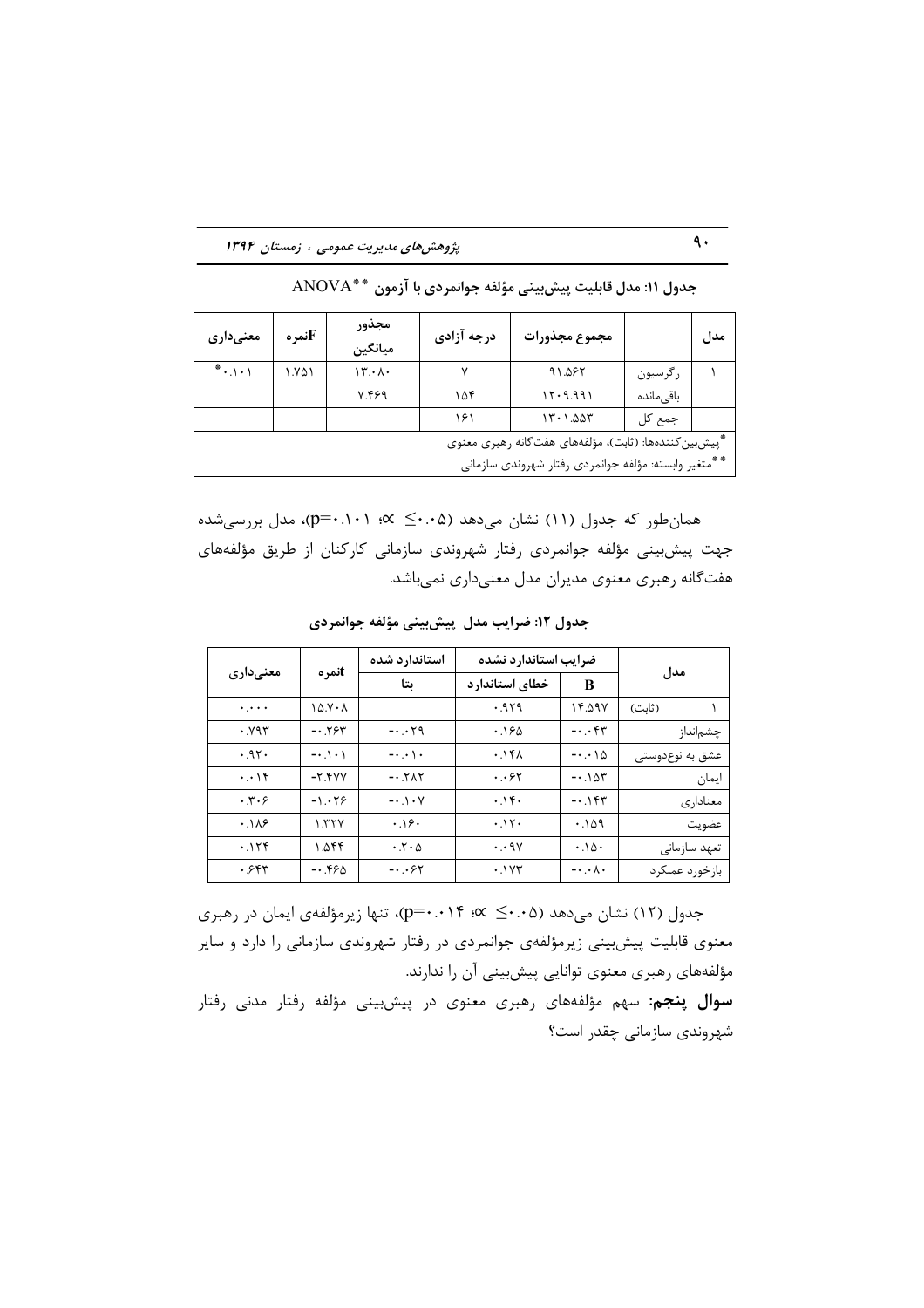پیش بینی مؤلفههای رفتار شهروندی سازمانی کارکنان در ...

در تحلیل سؤال پنجم از آزمون آماری رگرسیون چندگانه استفاده شد. یافتههای به دست آمده در جدول (١٣) ارايه شده است:

| خطاي استاندارد بر آورد                                 | مجذور تعديل شده ${\bf R}$ | هجذورR |      | مدل |  |  |
|--------------------------------------------------------|---------------------------|--------|------|-----|--|--|
| ۱۹۱۹۴۰<br>.155                                         |                           | ۱۵۹. ۰ | .799 |     |  |  |
| *ّپیشبین کنندهها: (ثابت)، مؤلفههای هفتگانه رهبری معنوی |                           |        |      |     |  |  |

جدول ١٣: خلاصه مدل پیش بینی مؤلفه رفتار مدنی

جدول (١٣) ميزان همبستگي (٣٩٩.٠) تقريباً متوسط و ضريب تعيين (١۵٩.٠) ضعيفي برای پیش بینی مؤلفه رفتار مدنی رفتار شهروندی سازمانی کارکنان از طریق مؤلفههای هفتگانه رهبری معنوی مدیران نشان میدهد.

جدول ۱۴: مدل قابلیت پیشبینی مؤلفه رفتار مدنی با آزمون \*\*ANOVA

| معنىدارى                                                | تمرهT | مجذور<br>ميانگين | درجه آزادی | مجموع مجذورات |            | مدل |  |
|---------------------------------------------------------|-------|------------------|------------|---------------|------------|-----|--|
| $^*$                                                    | ۴.۳۷۵ | 18.111           | ۷          | ۱۱۲.۸۲۳       | رگرسيون    |     |  |
|                                                         |       | <b>۳.۶۸۴</b>     | ۱۵۴        | 998.174       | باقے ماندہ |     |  |
|                                                         |       |                  | ۱۶۱        | V.956V        | جمع کل     |     |  |
| *پیش بین کنندهها: (ثابت)، مؤلفههای هفت گانه رهبری معنوی |       |                  |            |               |            |     |  |
| **متغير وابسته: مؤلفه رفتار مدنى رفتار شهروندى سازمانى  |       |                  |            |               |            |     |  |

همانطور که جدول (۱۴) نشان میدهد (۰۰۵ ;≥×۰۰۰×-p)، مدل بررسیشده جهت پیشبینی مؤلفه رفتار مدنی رفتار شهروندی سازمانی کارکنان از طریق مؤلفههای هفتگانه رهبری معنوی مدیران مدل معنیداری است.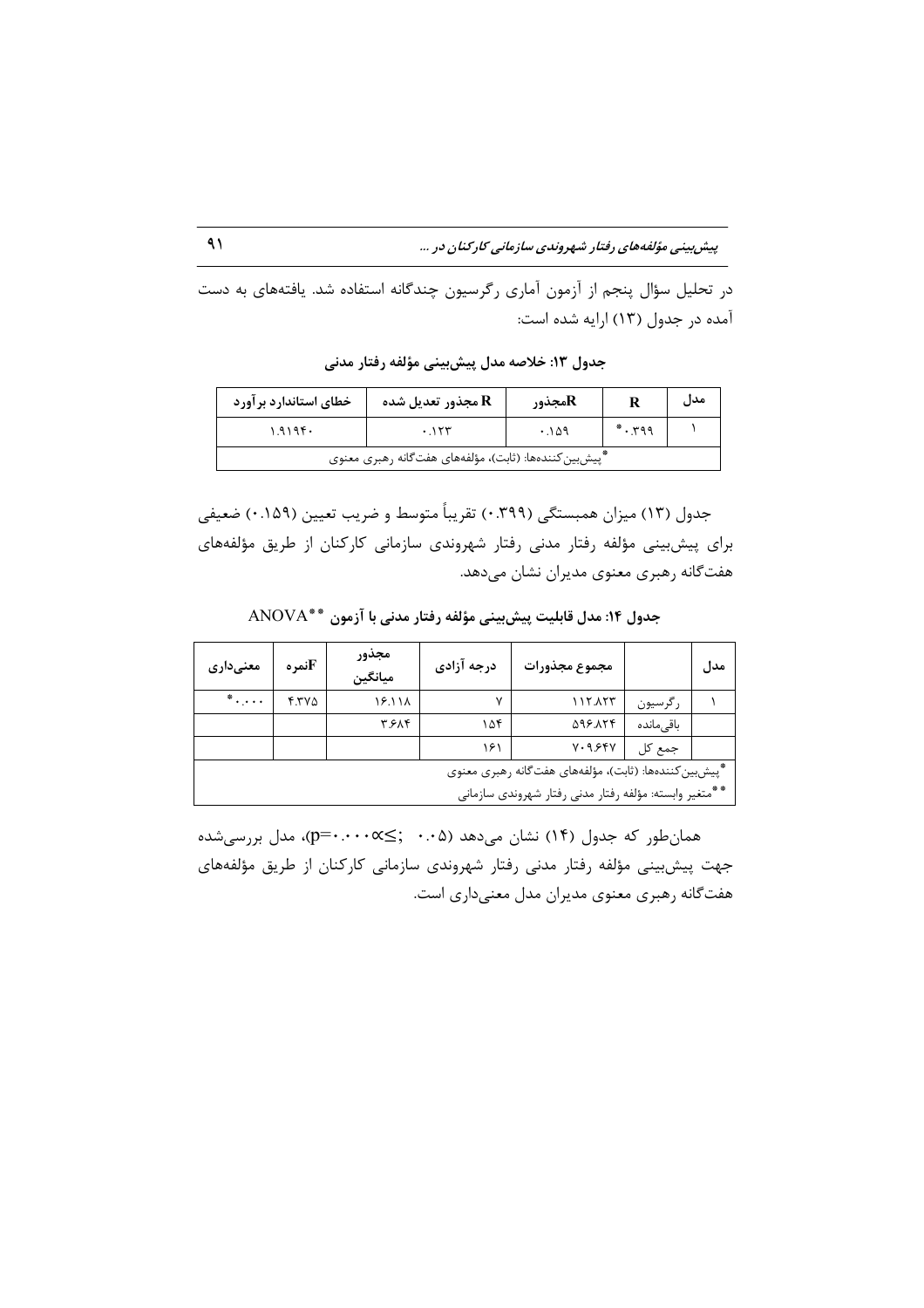### پژوهش های مدیریت عمومی ، زمستان ۱۳۹۴

| معنىدارى                                 | tنمره                         | استاندارد شده            | ضرايب استاندارد نشده     |                         | مدل             |  |
|------------------------------------------|-------------------------------|--------------------------|--------------------------|-------------------------|-----------------|--|
|                                          |                               | ىتا                      | خطاي استاندارد<br>B      |                         |                 |  |
| $\mathbf{r}_1\mathbf{r}_2\mathbf{r}_3$ . | ۱۰.۵۸۱                        |                          | .585                     | $9.9 \cdot \Delta$      | (ثابت)          |  |
| $\cdot \cdot \cdot$ ۴۵                   | Y. YY                         | .715                     | .119                     | .550                    | چشم نداز        |  |
| .996                                     | $-\cdot$ . $\cdot$ $\wedge$   | $\ddotsc$                | $\cdot\cdot$ ۴۳          | $\ldots$                | عشق به نوعدوستی |  |
| .509                                     | $-0.195$                      | $-\cdot\cdot$ $\vee\tau$ | $\cdot \cdot \cdot$ ۴    | $-\cdot$ $\vee$ $\vee$  | ايمان           |  |
| .75.                                     | $-1.551$                      | $-0.157$                 | $\cdot \cdot$ 9 $\wedge$ | $-0.151$                | معنادار ی       |  |
| $\cdot \cdot \cdot$ ۳                    | $\mathbf{r} \cdot \mathbf{r}$ | .74                      | $\cdot \cdot \wedge f$   | ۰.۲۵۶                   | عضويت           |  |
| .157                                     | $-1.015$                      | $-0.191$                 | $\cdot \cdot \epsilon$   | $- \cdot \cdot \cdot$ ۳ | تعهد سازمانى    |  |
| .119                                     | ۱.۳۵۱                         | .1Y1                     | .151                     | .188                    | بازخورد عملكرد  |  |

جدول ۱۵: ضرایب مدل پیشبینی مؤلفه رفتار مدنی

جدول (۱۵) نشان میدهد ۰.۵ک × »: تنها زیرمؤلفههای چشمانداز (۴۵۰۰+p=۰) و عضویت (p=۰.۰۰۳) در رهبری معنوی قابلیت پیشبینی زیرمؤلفهی رفتار مدنی در رفتار شهروندی سازمانی را دارد و سایر مؤلفههای رهبری معنوی توانایی پیشبینی آن را ندارند. سوال ششم: سهم مؤلفههای رهبری معنوی در پیشبینی مؤلفه ادب و ملاحظه رفتار شهروندی سازمانی چقدر است؟

در تحلیل سؤال ششم از آزمون آماری رگرسیون چندگانه استفاده شد. یافتههای به دست آمده در جدول (۱۶) ارایه شده است:

| خطای استاندارد بر آورد                                | هجذور تعديل شده R | هجذورR             |  | مدل |  |  |  |
|-------------------------------------------------------|-------------------|--------------------|--|-----|--|--|--|
| ۱.۹۷۵۵۶                                               | .156              | $*$ . $55$<br>.119 |  |     |  |  |  |
| *پیشبین کنندهها: (ثابت)، مؤلفههای هفتگانه رهبری معنوی |                   |                    |  |     |  |  |  |

جدول ۱۶: خلاصه مدل پیشبینی مؤلفه ادب و ملاحظه

جدول (۱۶) میزان همبستگی (۴۲۴.۰) متوسط و ضریب تعیین (۰.۲۰۴) تقریباً متوسطی برای پیش بینی مؤلفه ادب و ملاحظه رفتار شهروندی سازمانی کارکنان از طریق مؤلفههای هفتگانه رهبری معنوی مدیران نشان میدهد.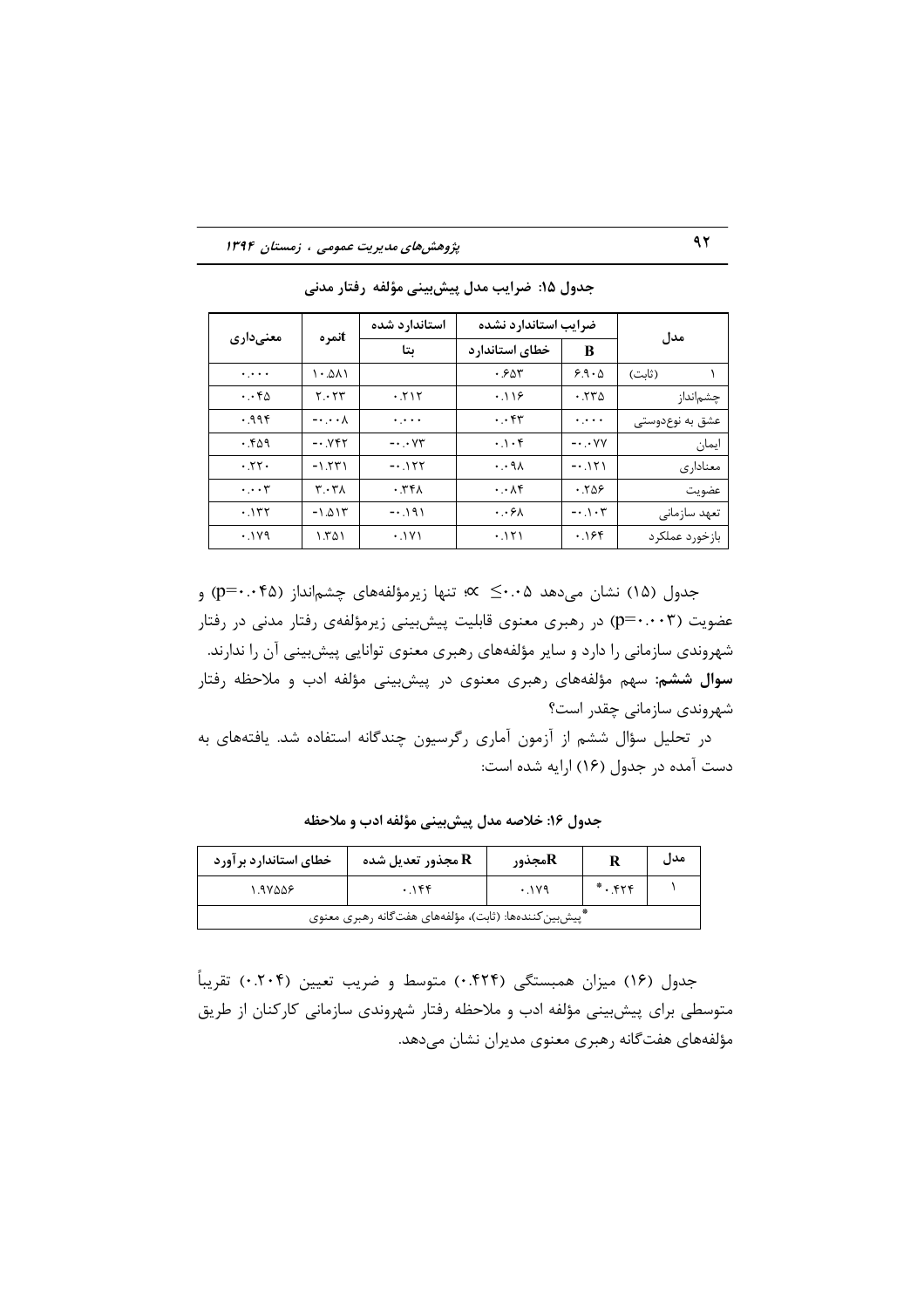پیش بینی مؤلفههای رفتار شهروندی سازمانی کارکنان در ...

| معنىدارى                                                 | تمرهTi           | مجذور ميانگين | درجه آزادي | مجموع مجذورات |            | مدا , |  |
|----------------------------------------------------------|------------------|---------------|------------|---------------|------------|-------|--|
| $*$                                                      | $\Delta \cdot 5$ | 19.741        |            | ۱۳۸.۲۳۵       | رگرسيون    |       |  |
|                                                          |                  | 4.9.7         | ۱۵۴        | 577.709       | باقے ماندہ |       |  |
|                                                          |                  |               | ۱۶۱        | $YY \cdot Y$  | جمع کل     |       |  |
| *ّییش بین کنندهها: (ثابت)، مؤلفههای هفت گانه رهبری معنوی |                  |               |            |               |            |       |  |
| **متغير وابسته: مؤلفه ادب و ملاحظه رفتار شهروندى سازمانى |                  |               |            |               |            |       |  |

جدول ١٧: مدل قابليت ييش بيني مؤلفه ادب و ملاحظه با آزمون \*\* ANOVA

همان طور که جدول (١٧) نشان مے دهد (٤٠.٠٤  $\times$  : ٣) = (p=٠.٠٠٣)، مدل بررسے شده جهت پیش بینی مؤلفه ادب و ملاحظه رفتار شهروندی سازمانی کارکنان از طریق مؤلفههای هفتگانه رهبری معنوی مدیران مدل معنیداری است.

| معنىدارى                                   | tنمره         | استاندارد شده                     | ضرايب استاندارد نشده             |                                         |                 |  |
|--------------------------------------------|---------------|-----------------------------------|----------------------------------|-----------------------------------------|-----------------|--|
|                                            |               | بتا                               | خطای استاندار د                  | B                                       | مدل             |  |
| $\mathbf{v}_1, \mathbf{v}_2, \mathbf{v}_3$ | $6.97\lambda$ |                                   | .5YY                             | ۴.۶۶۱                                   | (ثابت)          |  |
| .750                                       | .5.9          | $\cdot \cdot$ ٢٢                  | .11                              | $\cdot \cdot \cdot \wedge \Delta$       | چشم نداز        |  |
| $\cdot \cdot \vee \wedge$                  | 1.11f         | .195                              | $\cdot \cdot \cdot \cdot \wedge$ | $\cdot \cdot \wedge \wedge$             | عشق به نوعدوستی |  |
| .119                                       | $-1.09$       | $-1.100$                          | $\cdot \cdot \cdot$ $\cdot \vee$ | $-0.1V$                                 | ايمان           |  |
| .540                                       | $-0.551$      | $-0.65$                           | $\cdot \cdot \cdot$              | $-0.55$                                 | معناداري        |  |
| .708                                       | $-1.1$ ۴۴     | $-1.179$                          | $\cdot \cdot \wedge \vee$        | $-0.09$                                 | عضويت           |  |
| $\cdot \cdot \cdot \tau$                   | ۳.۱۱۹         | .719                              | $\cdot \cdot \vee \cdot$         | .719                                    | تعهد سازمانى    |  |
| .999                                       | .511          | $\cdot \cdot \cdot \tau_{\Delta}$ | .150                             | $\cdot$ . $\cdot$ $\uparrow$ $\uparrow$ | بازخورد عملكرد  |  |

جدول ١٨: ضرايب مدل پيش بيني مؤلفه ادب و ملاحظه

جدول (۱۸) نشان میدهد (۶۰۰۵ ≤ ۰۰۰۲ ×..• =p)، تنها زیرمؤلفهی تعهد سازمانی در رهبری معنوی قابلیت پیش بینی زیرمؤلفهی ادب و ملاحظه در رفتار شهروندی سازمانی را دارد و سایر مؤلفههای رهبری معنوی توانایی پیشبینی آن را ندارند.

### بحث، نتیجهگیری و پیشنهادها

با عنایت به اهمیت فعالیتهای بهداشتی و درمانی و از طرفی افزایش هزینههای عمومی و شرایط اقتصادی و سیاسی، توجه به نوع فعالیت این سازمانها، بیش از پیش دارای اهمیت شده است. در سازمانهای متولی سلامت (از جمله سازمانهای تابع وزارت بهداشت،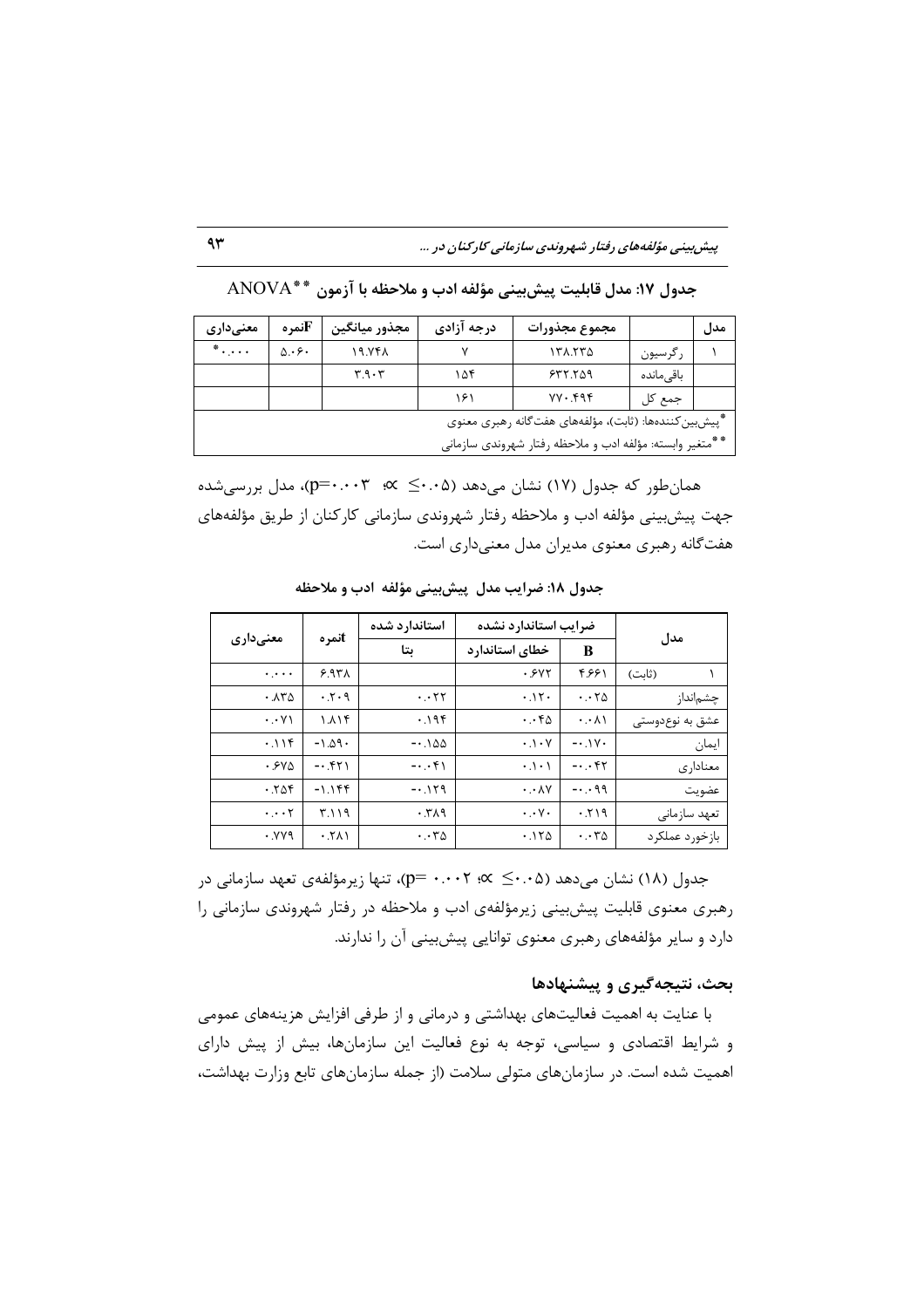درمان و آموزش پزشکی)، کارکنان حساسترین و کلیدیترین نقشها را بر عهده دارند. بنابراین لزوم توجه به نیروهای بالقوه کارکنان و فراهم کردن شرایطی برای بهرهگیری از این نیروها اجتنابناپذیر بوده و مسلماً نقش عمدهای در بهبود عملکرد این سازمانها خواهند داشت. بر این اساس، با توجه به اهمیت محیطهای بهداشتی و درمانی در جهت سلامت جامعه، در پژوهش حاضر، رابطهی مؤلفههای رهبری معنوی با مؤلفههای رفتار شهروندی سازمانی، مورد بررسی قرار گرفت.

در ارتباط با سوال اول، نتایج تحقیق بیانگر این بود که از دیدگاه کارکنان دانشکدهی علوم پزشکی ایرانشهر، بین بعضی از زیرمؤلفههای رهبری معنوی با بعضی از زیرمؤلفههای رفتار شهروندی سازمانی رابطه معنیداری وجود دارد. علامه و همکاران (۱۳۹۳) رابطه مثبت بین همه مولفههای رهبری معنوی با رفتار شهروندی سازمانی را در بین پرستاران بیمارستانهای مطالعه خود گزارش کردند. عباسپور و همکاران (۱۳۹۳) و ردانیپور و سیادت (۲۰۱۳) نیز نتایج مشابهی را گزارش کردند. در این پژوهش تنها رابطه معنیدار منفی و معکوس، رابطهی بین دو زیرمؤلفهی عشق به نوعدوستی و جوانمردی می باشد. در روابط معنیدار مثبت و مستقیم، بالاترین رابطه بین دو مؤلفهی تعهد سازمانی و ادب و ملاحظه وجود دارد. مؤلفه معناداري تنها با مؤلفه وجدان كارى رابطهى معنىدار دارد. اما نكته قابل توجه اين است كه مؤلفه عشق به نوعدوستي تنها با مؤلفه نوعدوستي بر خلاف سایر زیر مؤلفههای رفتار شهروندی رابطه معنیدار ندارد؛ که این می تواند اشاره به تفاوت ماهیت این دو مؤلفه جدا از شباهت مفهومی آنها داشته باشد.

همچنین نتایج سوال دوم تا ششم نشان دادند که تنها مؤلفهی چشمانداز توانایی پیش بینی مؤلفهی نوعدوستی را دارد. تنها مؤلفهی چشمانداز و تعهد سازمانی توانایی پیشبینی مؤلفهی وجدان کاری را دارند. تنها مؤلفهی ایمان توانایی پیشبینی مؤلفهی جوانمردی را دارد. تنها مؤلفهی چشمانداز و عضویت توانایی پیشبینی مؤلفهی رفتار مدنی را دارند و تنها مؤلفهی تعهد سازمانی توانایی پیشبینی مؤلفهی ادب و ملاحظه را دارد. بر این اساس، همان طور که مشاهده می شود، در نتایج حاصل از نمونه مورد بررسی، بیشتر دو مؤلفه چشمانداز و تعهد سازمانی در رهبری معنوی مدیران در پیش بینی رفتار شهروندی سازمانی کارکنان نقش دارند. بهطوری که این دو مؤلفه قابلیت پیش بینی هم ابعاد نرم رفتار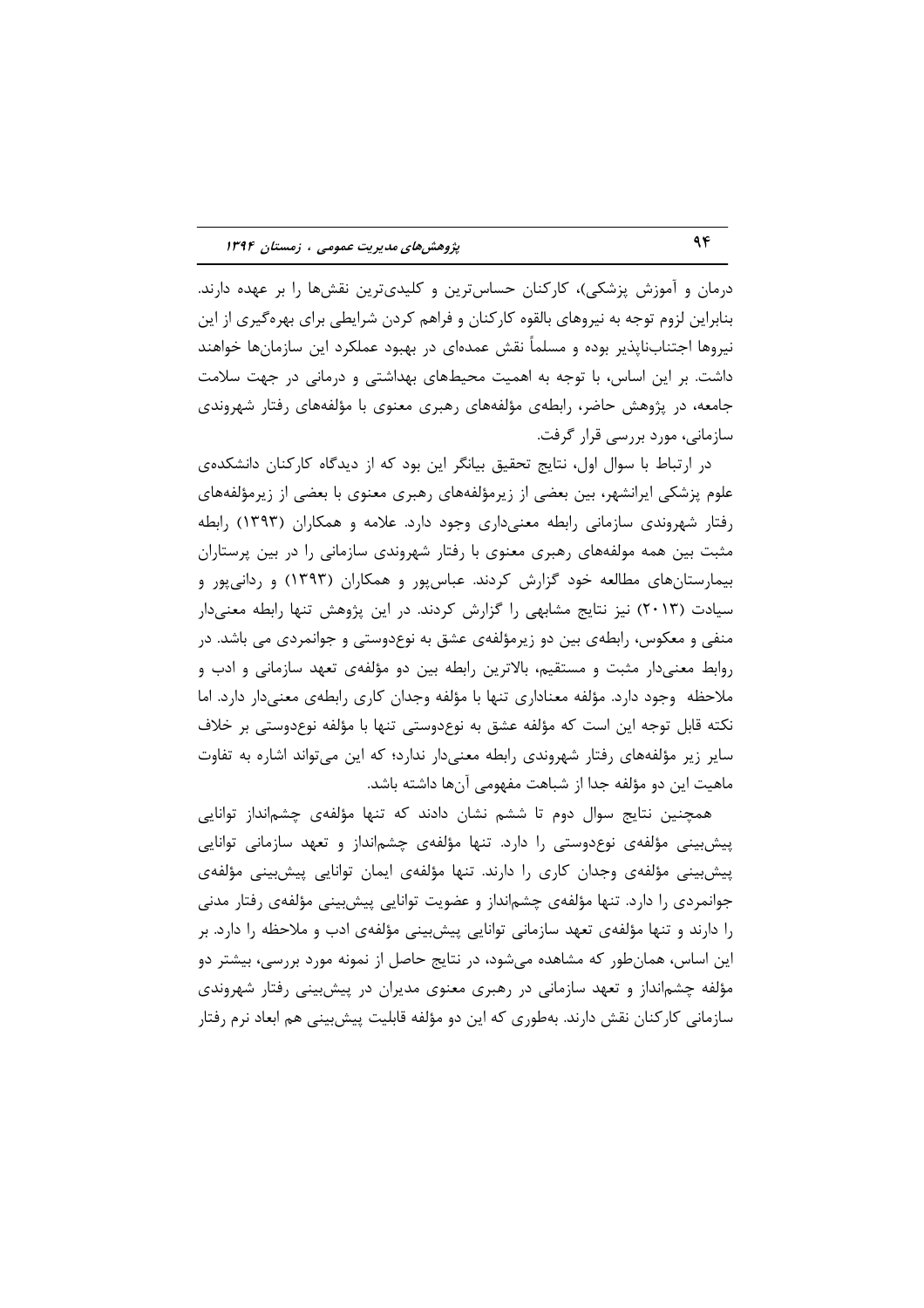شهروندی` (شامل: ادب و ملاحظه و رفتار مدنی) و هم ابعاد سخت رفتار شهروندی` (شامل: نوع دوستی، جوانمردی و وجدان کاری) را دارند. رابطه تعهد با رفتار شهروندی سازمانی پیش از این در پژوهش ابراهیم پور و همکاران (۱۳۹۰) نیز مورد تایید قرار گرفته است. در پژوهش عباس پور و همکاران (۱۳۹۳) بالاترین میزان همبستگی رفتار شهروندی سازمانی به ترتیب با مولفههای ایمان و عشق به نوع دوستی گزارش شد، در صورتی که ارتباط چشم انداز با رفتار شهروندی در پژوهش آنها ضعیف بود. با این وجود چن و یانگ (۲۰۱۲: ۱۱۳-۱۱۴) معتقدند برای اینکه یک سازمان رهبری معنوی را بکار بگیرد باید بداند دقیقا چطور از کارکنان قدردانی به عمل آورد و یک سازمان باید از این مسئله مطمئن شود که کارکنانش چشم انداز سازمان را درک کردهاند. لذا لزوم توجه به مؤلفه تعهد سازمانی و چشم انداز بیش از پیش مشخص می شود.

بر اساس نتایج بهدست آمده از پژوهش به مدیران پیشنهاد میشود: ١- مدیران دانشکده پزشکی ایرانشهر زمینهی ایجاد و بکارگیری رهبری معنوی و متغیرهای موثر بر آن را فراهم کرده و جهت تقویت جنبههای ضعیفتر رهبری معنوی برنامهریزی شود. ۲- مدیران سازمان علل عدم رابطه مؤلفه معنىدارى را با مؤلفههاى رفتار شهروندى سازمانى جويا شوند و زمینههای رشد و تقویت نوع سخت رفتار شهروندی را که بیشتر جنبه کاربردی و عملیاتی دارد مهیا نمایند. ۳- همچنین مدیران سازمانها از ابزارها و پرسشنامههای تحت وب برای بررسی دیدگاه کارکنان،شان در مورد عوامل ایجادکننده و ثأثیرگذار بر رفتار شهروندی سازمانی استفاده نمایند.

به محققین نیز توصیه میشود: ۱- ارتباط بین رهبری معنوی و رفتار شهروندی سازمانی در خلال تحقیقات گوناگون در بسترهای سازمانی متفاوت و از جمله سازمانهای مذهبی که هم رهبری معنوی و هم رفتار شهروندی میتواند نمود بیشتری داشته باشد، برای ایجاد چهارچوبی قوی در مبنای نظری متغیرها مورد بررسی قرار گیرد. ۲- در تحقیق انجام شده میزان هم رهبری معنوی مدیران و هم رفتار شهروندی کارکنان در سطح متوسط ارزیابی شد، که بررسی علل ضعف آنها و حتی موانع میسر شدن آنها میتواند

١- أن دسته از كنشها يا واكنشهايي هستند كه بيشتر جنبه روابط انساني داشته و در حيطه تعامل بين افراد سازمان در گردش است و کمتر شامل بُعد کاری و وظایف سازمان میشود.

۲- آن دسته از کنشها یا واکنشهایی هستند که بیشتر جنبه کاری داشته و در حیطه نحوه انجام وظایف سازمان بروز مى كند.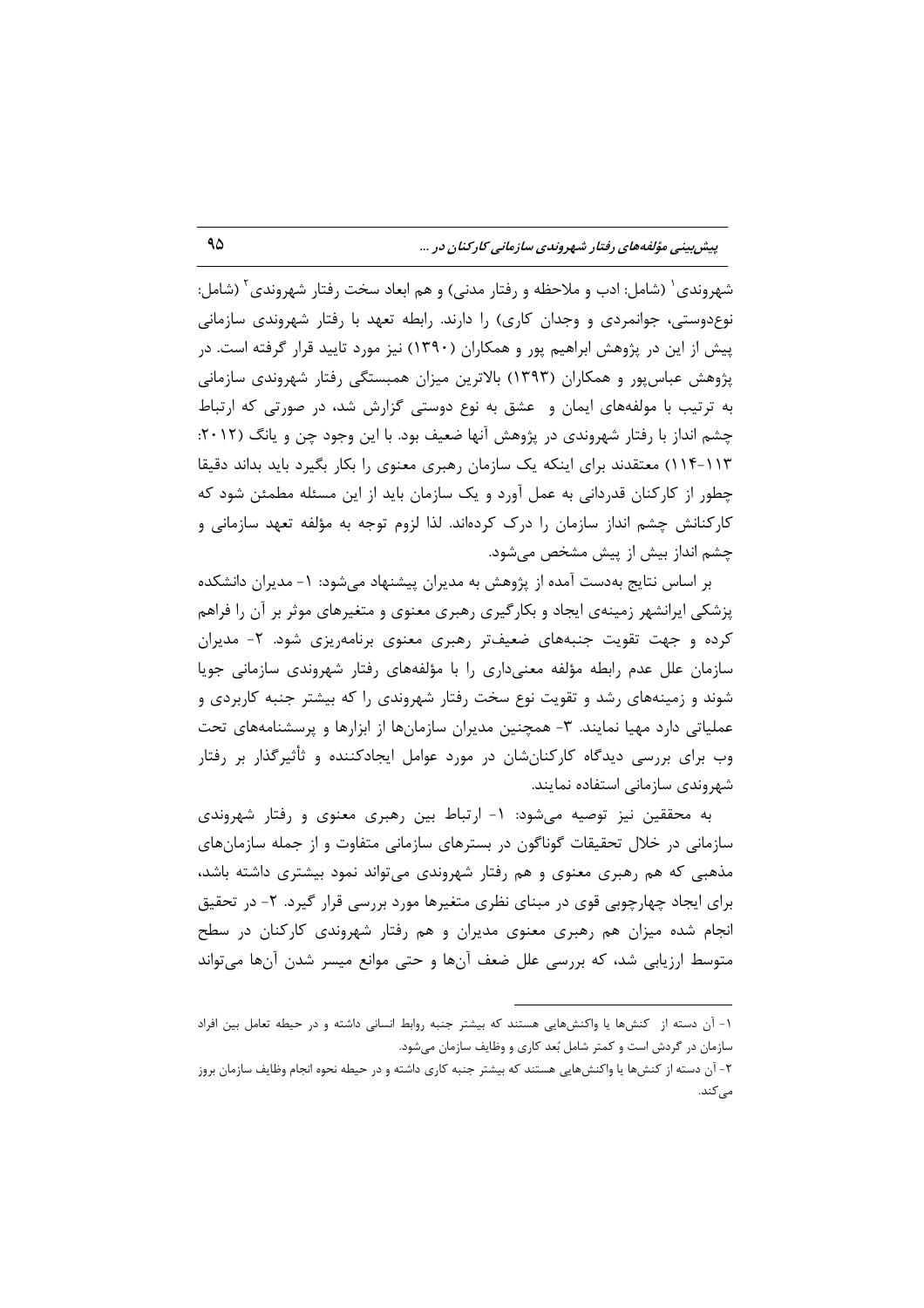موضوعی مناسب در قالب یک پژوهش باشد. ۲- انجام تحقیقی فراتحلیل از ارتباط دو متغیر و استفاده از همبستگیهای بدست آمده و برآورد اندازه اثر آنها برای به دست آمدن رابطه واقعی آنها. ۳- بررسی کردن رفتار شهروندی سازمانی در ارتباط با سایر متغیرهای همخوان با رهبری معنوی با همجواری متغیرهای میانجی و تعدیل گر به منظور ارائه یک مدل ساختاري.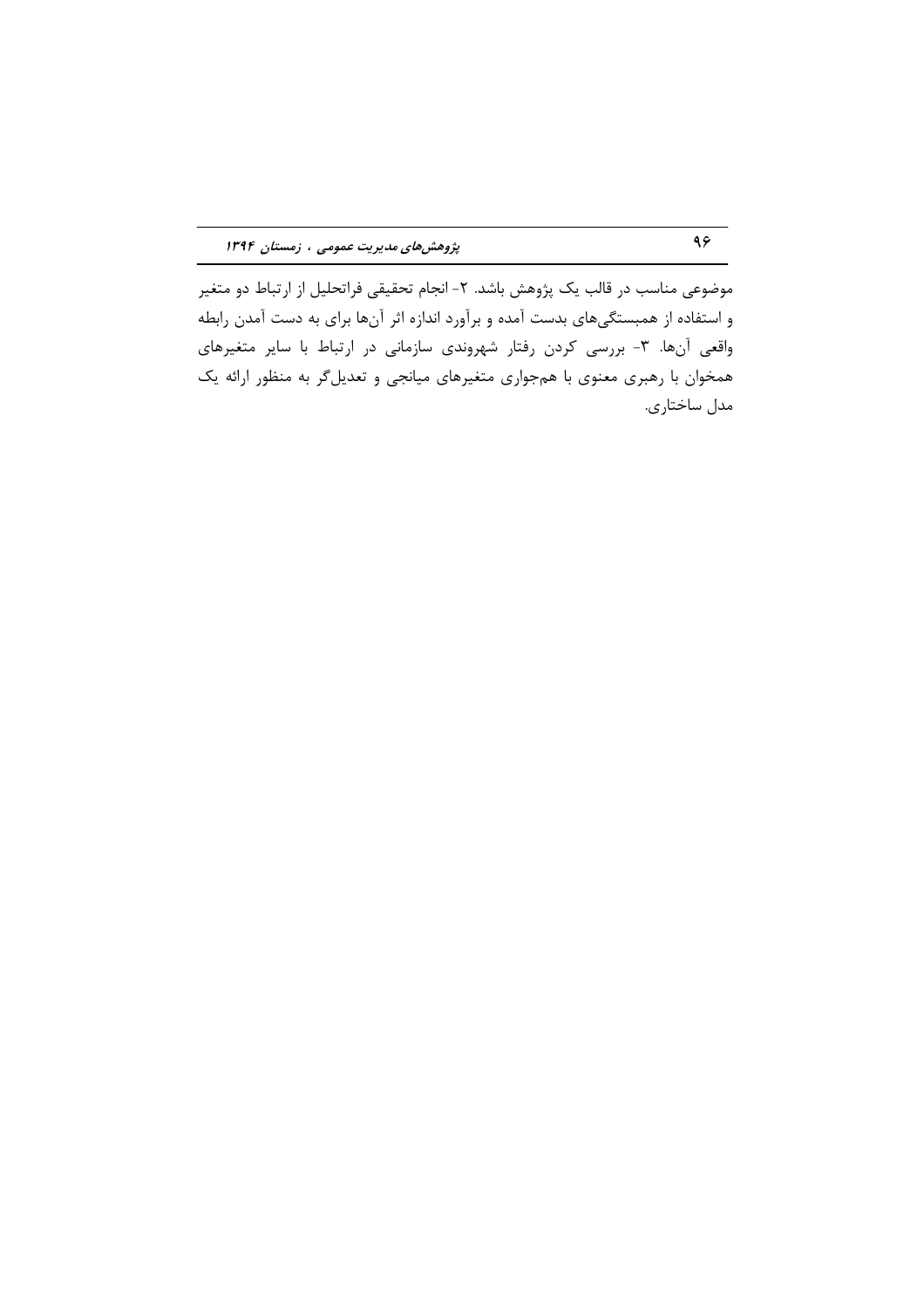### منابع و مآخذ

۱-ابراهیم پور، حبیب؛ خلیلی، حسن؛ حبیبیان، سجاد و کریمی، مرادعلی (۱۳۹۰). تبیین رفتار شهروندی سازمانی در پرتو رهبری معنوی مطالعه موردی کارکنان مرکز آموزش صدا و سیما. پژوهشنامه مدیریت اجرایی، دوره ۳، شماره ۶، صص ۳۷-۵۸.

۲-ضیایی، محمدصادق؛ نرگسیان، عباس و آیباغی اصفهانی، سعید (۱۳۸۷). نقش رهبری معنوی در توانمندسازی کارکنان دانشگاه تهران، مدیریت دولتی، دوره ۱، شماره ۱، صص  $A9 - 9V$ 

۳-عباس پور، عباس؛ رحیمیان، حمید و آرایی، محمود (۱۳۹۳). بررسی رابطه بین رهبری معنوی و رهبری تحولی با رفتار شهروندی سازمانی کارکنان ادارهکل آموزش و پرورش استان مازندران، رهبری و مدیریت آموزشی، شماره ۲۹، صص ۱۲۱-۱۴۶.

۴-علامه، سيد محسن؛ شعباني نفت چالي، جواد؛ خزايي پول، جواد؛ وريــچ كــاظمى، رضــا و امانی، مجتبی (۱۳۹۳). ارایه مدل ساختار ارتباطی بین رهبری معنوی ادراک شده با تعهـد، رفتار شهروندی و عملکرد پرستاران، مدیریت پرستاری، دوره ۳، شماره ۲،صص ۵۲-۶۰.

۵-کیاکجوری، سعید؛ تقدیرهارمی، خدیجه و تقدیرهارمی، معصومه (۱۳۹۲). بررسی رابطـه بین رهبری معنوی و رفتار شهروندی سازمانی (مطالعه موردی: پرستاران بیمارستان ولیعصر (عج) فسا). كنفرانس بين المللي مديريت، چالشها و راهكارها.

6-Castro, C. B: Armario, E: & Ruiz, D. (2004). The influence of employee Organizational Citizenship behavior on customer lovalty. International Journal of service industry management, 15(1), 276-282.

7-Chen, C. Y., & Yang, C. F. (2012). The impact of spiritual leadership on organizational citizenship behavior: A multi-sample analysis. Journal of business ethics, 105(1), 107-114.

8-Eslami. Hasan; Abolghasemi, Savar (2009), OCB and organizational commitment, Horizon Magazine, No 37.

9-Feffer, J., (2003)." Business and the spirit: Management practices that sustain values". In R. A. Giacalone, & C. L. Jurkiewicz (Eds.). Handbook of workplace spirituality and organizational performance, New York: M. E. Sharp, pp. 29-45.

10-Fry. L. W. (2003). Towarda Theory of Spiritual leadership the leadershrp Qvarterly. 14. 693-124.